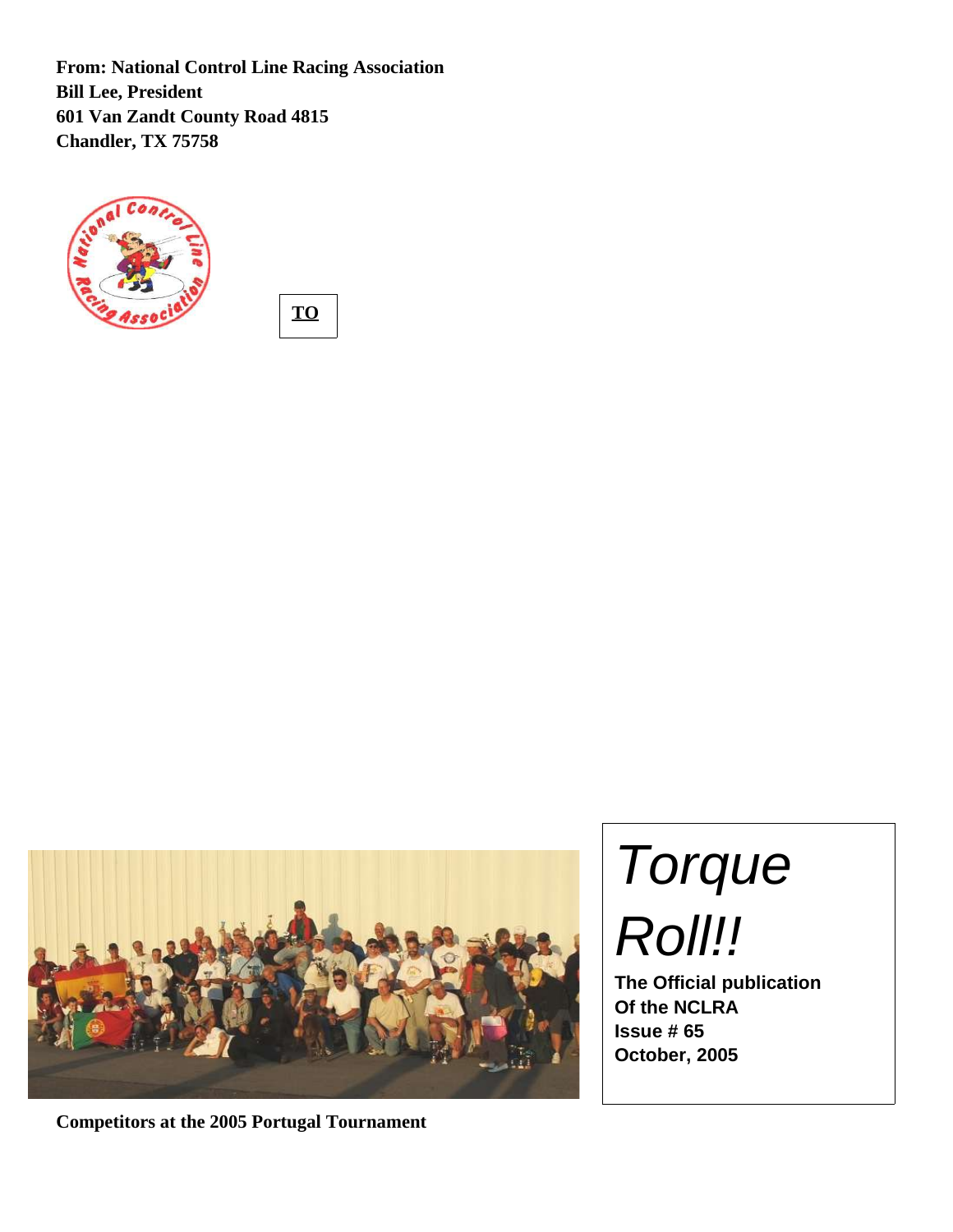

## **President's Column – Bill Lee**

As most of you know, Wayne Trivin, a gifted modeler and a good man, passed away early this year. Wayne was known around the world, notably having been in Portugal for Julio Isidro's "Tournament of the Millenium" in 2001 when the terrorists attacked the World Trade Center buildings. Since all commercial flight activity was grounded for a while after that incident, Wayne spent the week in Portugal and became very good friends with many of the modelers, and Julio in particular.

This year, Julio prepared a memorial award. It had two parts. The first was a beautiful plaque that I have tried to capture photographically above. This large plaque was presented to me as NCLRA President at the 2005 edition of Julio's event. I brought this award home and will somehow get it to Wayne's brother for a permanent home.

The second part was the overall champion award for Julio's contest. And Julio asked John McCollum, Russ Green and myself to make the to make the selection. We looked over the results and one name was always there: Dennis Ward from Great Britain. The award was a similar, smaller plaque also given in Wayne's memory. As it turned out, this award was better than expected. Dennis and Wayne had developed a very close relationship, and the award to Dennis in Wayne's name brought him close to tears. It was well received by all that were there.

Speaking of Julio's event: this year I convinced John and Russ to accompany me to Portugal. And in addition, I hooked up Doc Jackson with Julio. Doc, as many know, is a worldrenowned geneticist and is responsible for several breakthroughs in genetics research. A very notable involvement is with a genetic defect labeled the "Cornelia de Lange Syndrome". This non-inherited genetic disease affects the baby with severe problems, both physically and mentally. And, as is true for many similar diseases, support groups for the parents/care-givers exist.

In Portugal, such an organization is "Rarissimas" which was formed largely due to the efforts of Paula Costa, a mother who's son, Marco, is a CdLS child. As you would expect, Doc Jackson was deeply involved with her.

When I spoke of Doc's activities with Julio at the NATs, it became apparent that Julio, with his wide following and many contacts in Portugal, could be of help to Paula and her organization. I worked this arrangement to get Doc to Portugal. Yes, to fly at Julio's contest, but also to allow Julio to become involved in the Portuguese efforts for support of CdLS and other rare disease families.

This happy pairing was a great success and a VERY big thanks must be extended to Julio, both for his wonderful hospitality at his event in Evora, but also for his efforts with Doc Jackson.

Thank, you, Julio, you are a great man and I am proud to have you as a friend.



Dennis Ward accepts the Wayne Trivin award in Portugal (Julio Isidro at right.)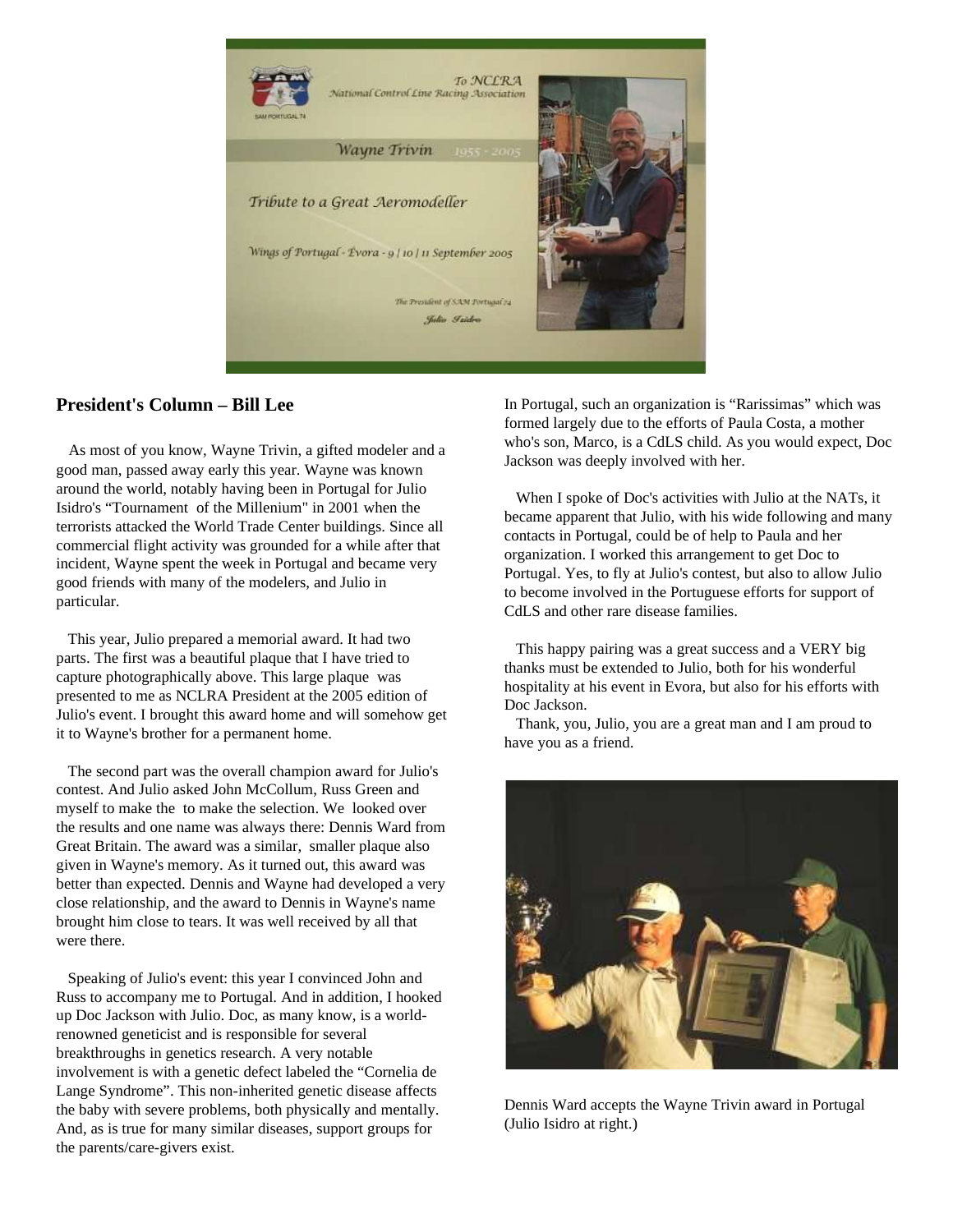

#### Julio & John McCollum & unknown pilot in Portugal **Rules Change Proposals**

In the last issue of the *TorqueRoll*, we published a list of rules change proposals that came out of the work of Jason Allen, plus a face-to-face meeting of all interested folks while at the NATs this summer. We also published the proposals on the Delphi forum for comment.

In early September I asked the Board of Directors to vote on which of these proposals should go forward. All except the one changing Mouse I fuel were accepted by the board and have been forwarded on to AMA.

In addition, two more proposals were included which were NOT in the August *TorqueRoll.* One was to formally turn the Fast Rat event into what we have nicknamed Hamster, and the other was a simple change to clarify the rules for setting CL Racing records.

The AMA process for changing the rule book rules begins now with a period for submitting basic proposals. This is where we are now, and this period ended on September 30. Next, the CL Racing Contest Board, chaired by Dick Lambert, will make an initial vote. All proposals which pass the initial vote will then be open for Cross Proposals, where fine-tuning of the proposals can be made. Additional voting is then conducted by the CLRCB leading to the new AMA Rule Book which will go into effect in 2007.

#### **"Gotta' Go To" Events**

With the NATs mired in Muncie, or so it seems, there are some other events which should eventually become the "Gotta' Go To" events for CL Racing. One that is soon is the Rebel Rally in Jacksonville, Florida, in mid-November. Racing is being hosted by Mike Schmieder and the Jacksonville Flying Rebels. Dates are November 12-13, and Mike will include the most popular racing events. I hope there is a contest flyer in this issue of the *TorqueRoll*, but in any case, Mike can be reached at mas23@comcast.net

The site in Jacksonville is super: a long stretch of runway and lots of grass along side.

I also received word that hopefully CabinFever will be resumed in March in Tucson. I am sure we will hear more later. And, of course, the site in Tucson in March is about as good as you can find anywhere.

Both of these events are outside of the "normal"? contest season here in the U.S., and both provide a wonderful opportunity to get in some competition when we would normally not have the opportunity. And just so for many of our friends from across the ocean!

#### **VICE PRESIDENTS' REPORT-STEVE WILK**

As the racing season comes to an end and another winter/building season approaches, I look back and reflect on this last year and past flying seasons and wonder what direction we are going in? I have a couple of theories as to why this years' Nats attendance was down in Racing as well as in other control line events.

We have a great racing site at Muncie that keeps getting better each year. We have a core group of racers that come to the Nats year after year, and individuals that attend every other year. But as I review contest reports from around the country, I see Racers who are locally active but do not attend the Nats for one reason or another. Perhaps Muncie is too far to travel, or fliers feel that they are not competitive enough. Maybe it is just Muncie. As much as I like the flying site at Muncie, a little change might be just the thing to spark the interest of current, past and future fliers.

My suggestion is to move the Control Line portion of the Nats to some other location every other or every third year. No matter where the Nats is held, the location will always be convenient for some and inconvenient for others. I think the change in scenery may spark the interest of some individuals to see other parts of our country. I attend the Nats not just for the flying but to renew friendships with fliers from around our country and the world. I look forward to sitting down to dinner or a nightcap after a hard day of flying and conversing, telling tall stories and bragging about the day's events and Nats of the past.

The majority of the Nats that I have attended have been held in Muncie. But I've heard tales about Nats from around the country: Chicopee, Lake Charles, Reno, Lakehurst, Navy Nats, and the list goes on. It seems that it is the location that makes the Nats – maybe its time to bring some of that back. Since each SIG is responsible for staffing and running their event, and the AMA provides some support and awards, we could move the Nats elsewhere in the county with a little effort on our part. I would not mind traveling to either coast for a Nats – I would actually look forward to it.

And now for something completely different.

Earlier, I touched on the thought that some fliers may feel that they are not competitive enough. The trend of Racing and other control-line events is to go faster and faster. The engine manufactures, engine rebuilders and even we fliers keep tweaking and acquiring the engines to meet those faster performances. Maybe it is high performance and speed that will be our downfall. Jim Holland mentioned in is latest article in MA that Quickie Rat would be the event with the largest attendance. Why is that? Quickie Rat has engine requirements that limit it to non-ABC motors and a venturi restriction, a price that everyone can afford and a speed that everyone can fly. Fox race that is another popular event with only one engine that can be used. These low-tech events appeal to everyone. The High-Tech events like Goodyear, Slow Rat, 15 Rat and F2C are attracting only a handful of racers who have the time, dedication and money to be ultra competitive. There will always be a place for these events, but are they the only events in our future? The same thing has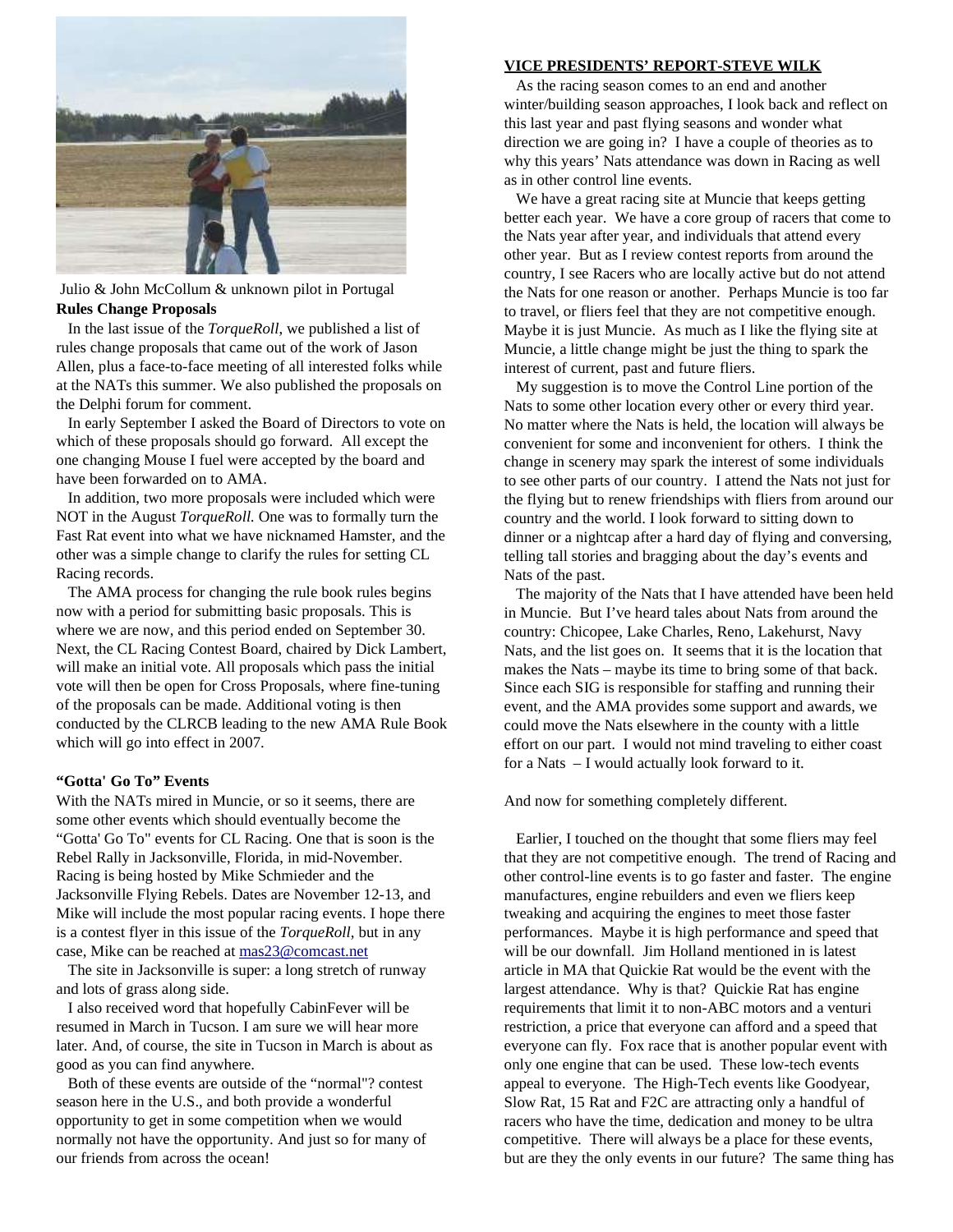happened in Combat. Fast and Slow Combat have become too fast for so many fliers with the domination of the Nelson 36, and 1/2A Combat is being taken over by Cyclones & Fora's. Currently, the most popular Combat event is 75-mph Combat. Low-Tech events seem to be what the fliers really want to participate in. I'm not saying we should do away with the High-Tech events, but we need to examine them and discuss what the future of our Racing events might become. I don't mean to cast a negative tone on our events, but we need to think about how we will keep fliers involved and competitive in our future events.

#### **SOUTH CENTRAL REPORT- RUSS GREEN**

I just got back from a wonderful trip to Portugal to attend the Wings of Portugal Tournament. The contest is organized and sponsored by Julio Isidro. Julio loves control line racing and puts forth extraordinary effort to make sure everyone has a good time. He offered all the participants a hotel room with breakfast along with transportation to and from the airport and flying site. He also provided a huge banquet with music and gifts. Portugal is a beautiful country and the Wings of Portugal was a great contest.



One of the challenges in attending a contest overseas is transporting your airplanes. I built a special airplane transport box shown above just for my trip to Portugal. It is the maximum size allowed by the airline for checked baggage without oversize charges and is constructed of Coroplast, ½" square wood and Velcro. Coroplast is a corrugated plastic sheet material commonly used for signs. I folded it into a box and glued it to the ½" wood with polyurethane glue. The folds have a V cut on the inside, leaving the outside sheet as a hinge. I cleaned the Coroplast with alcohol and put pin holes in it before gluing. I also used a propane torch treatment described on the internet for improving Coroplast glue joints; however, I am not sure if it is really necessary. The lid is secured with Velcro. My Clown, Quickie Rat and Mouse fit in the box with the landing gear on the Quickie Rat and Clown removed. The engines were removed to reduce weight and decrease the risk of impact damage when the baggage handlers toss the box around. All the airplanes made it to and from Portugal without any problems.

## **Race Report 2005 CHARLES ASH MEMORIAL SOUTHWESTERN CL CHAMPIONSHIPS**

Saturday, September 3, 2005

The Dallas Model Aircraft Association held the Charles Ash Memorial Control Line Championships on Saturday September 3, 2005. The weather turned out good and so did the racing.

#### **Sport Goodyear**

| 1. Dale Gleason | 7:55.78 |
|-----------------|---------|
| 2. Russ Green   | 8:05.53 |
| 3. Mike Greb    | 8:10.69 |
| 4. Kevin Seaton | 61 laps |

#### **Quickie Rat**

| 1. Mike Greb       | 6:37.72 |
|--------------------|---------|
| 2. Russ Green      | 6:55.87 |
| 3. Melvin Schuette | 7:24.59 |

4. Kevin Seaton 106 laps

#### **Goldberg**

| 1. Russ Green      | 10:06.72 |
|--------------------|----------|
| 2. Dale Gleason    | 12:02.88 |
| 3. Dave Ek         |          |
| 13:00.31           |          |
| 4. Melvin Schuette | DO.      |

#### **Class 1 Mouse**

| 1. Russ Green      | 5:30.34 |
|--------------------|---------|
| 2. Kevin Seaton    | 5:54.19 |
| 3. Melvin Schuette | 6:33.94 |

#### **Northwest Report -John Thompson**

There was only one racing contest since the last Northwest report, with one more to go in 2005.

Northwest Sport Race was on the schedule at the first TEAM Country Classic, sponsored by The Evergreen Aero Modelers in McMinnville, Ore., on Sept. 17-18.

Picture this site: The asphalt circle is just alongside the Evergreen Aviation Museum. From the circle, you can see several fighter jets arrayed around the museum, a row of Russian tanks, and, if you peer through the glass window, the Spruce Goose, several World War II fighters, and more.

If you actually leave the flying circles (there's also a grass circle), you can walk around the other side of the museum and into the lobby, where there is a restaurant, rest rooms, and a pretty good view of what else is in the museum — a B-17, a P-38, a DC-3, SR-71 Blackbird, many helicopters, aerobatic planes, bipes and many more. A reasonable admission price allows you to get totally distracted from the contest and spend the rest of the day in the museum, getting lost among the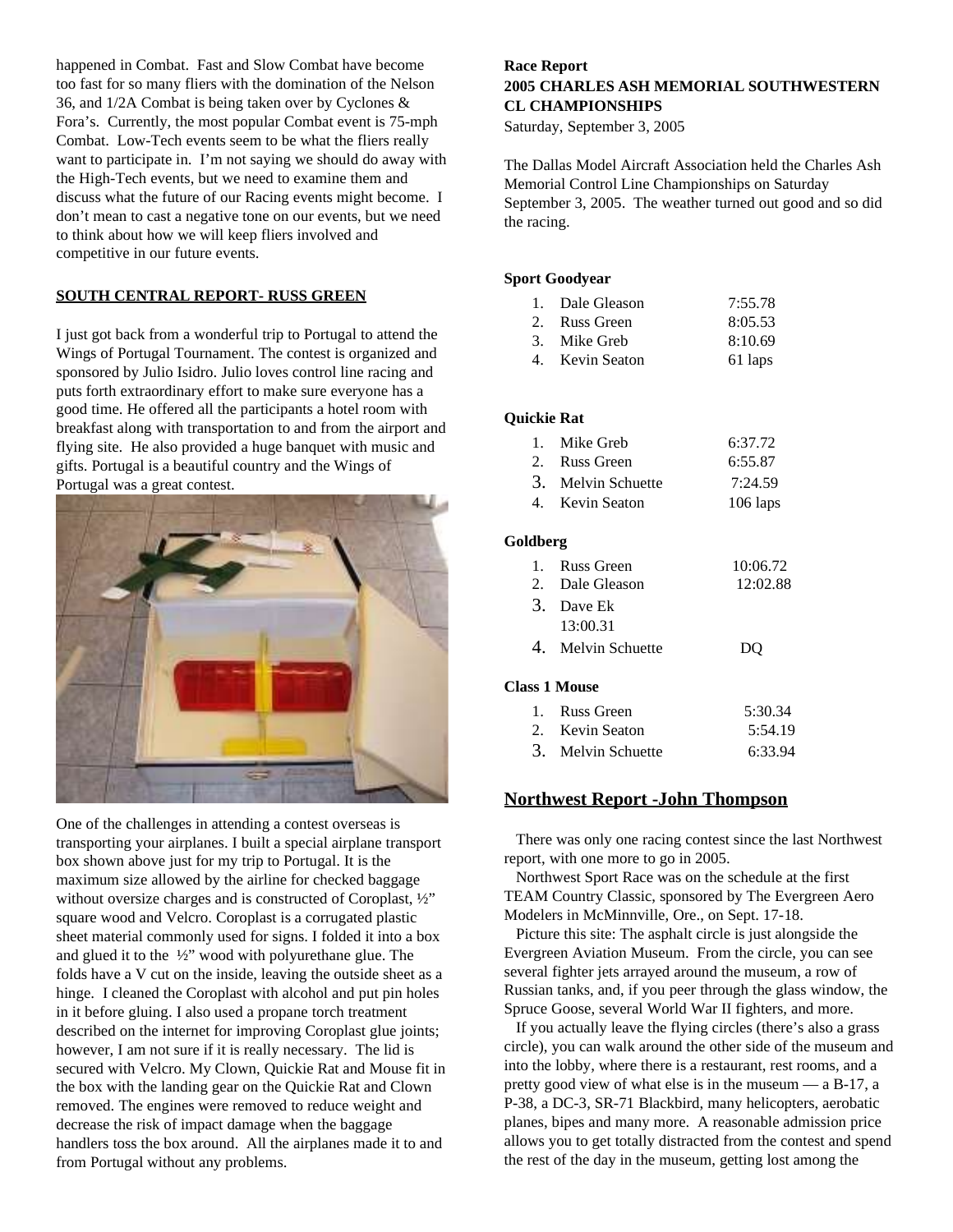displays. Makes you want to move to Northwestern Oregon and join the TEAM club so you can fly there all the time.

Just north of the circles there is a narrow grove of oak trees, and on the other side of the trees is an RC flying field. Also, apparently the site has perfect weather — in the 70s with almost no wind.

That's the setting for this contest, which was mostly a stunt contest, but — in a very encouraging sign — racing is being added to Northwest contests again. This contest was run by stunt fliers who pitched in to act as starter and timers and did all they could to facilitate our race. Many thanks to Jerry Eichten and his team of volunteers for the race, Leo Mehl, Bill Lawrence and Scott Riese.

There were five entries and some pretty good racing. Northwest Sport Race, which has existed substantially unchanged since about 1980, is very similar to NCLRA Fox Race, but not exactly the same. The required engine is a stock Fox .35 stunt, and the airplanes must be kit designs. There is no prop rule. The race is flown on .018"x60' stranded lines. Races are 70 laps/1 pit stop and 140 laps/2 pits. No shutoffs or other trick gear are allowed. Rules allow for four-up racing, though the actual configuration varies according to conditions and manpower.

Todd Ryan (with John Thompson substituting for his usual pitman, Mac Ryan) won decisively with a record-tying 7:58.53 time in the feature. Todd also served as an honorary Nitroholic, substituting for John's normal racing partner, Mike Hazel, who was unable to attend.

Here are the results:

**Northwest Sport Race** – Timers: Leo Mehl, Bill Lawrence,

| Scott Riese, Jerry Eichten |              |             |          |
|----------------------------|--------------|-------------|----------|
| Todd Ryan                  | 7:58:53      | Vulture     | Fox $35$ |
| Mark Conner                | 9:01:87      | Artesian    | Fox $35$ |
| <b>Nitroholics</b>         | 9:18:56      | Super Clown | Fox $35$ |
| Pat Johnston               | 10:01:40     | Artesian    | Fox $35$ |
| James Holmak               | 4:49:38 heat | Bearcat     | Fox $35$ |
| Mike Holmak                | 45 laps heat | Bearcat     | Fox $35$ |

Next up for racing on the Northwest contest schedule is the19th annual Fall Follies at Bill Riegel Field at the airport in Salem, Ore., on Oct. 8-9. All the racing on on the Saturday, Oct. 8. The events are Northwest Sport Race, Northwest Super Sport Race, and Clown Race.

John Thompson Northwest representative 2456 Quince St. Eugene, OR 97404 johnt4051@aol.com Northwest CL web site: members.aol.com/johnt4051/northwestcl.html

#### **South West District Column -Douglas Mayer**



No, I didn't die or got thrown under a bus............and yes; I realize it's been a few months since I last wrote. First of all, I was the only person who debated my election as SW District officer. Since everyone voted for me, except for myself, well.....................here I am. Just one fair warning, if you write to MY complaint department, you win a free election to take my job. All joking aside, my life has been very busy over the last several months. My wife Kris and I got an eviction notice from the apartment that we were in for 4 years. Now a developer plans to bulldoze our apartments in Venice to build top dollar condominiums. Now how's that for progress? We decided it was time to buy our first house and move on. Since March, I've been pretty wrapped up in acquiring a new home, all the crazy mortgage stuff, moving, and making the new home into a workable place to live. The best part of the whole deal was turning my new 2-car garage into an awesome shop.

I gutted the garage and started from scratch. I put in 2 windows, electric outlets, lots of good lighting, shelf space, and built a big workbench from scratch. I finished off the project by painting all the walls white, installing tack boards, tool shelves, and of course my stereo. I hung most of my airplanes in the ceiling space, and a few on the walls. All in all, starting from scratch really opens up a lot of opportunities. Now if I could just finish all of that yard work, maybe I would get into the shop and get something built.

I missed the NATS for yet another year. On Occasion, Bill Lee has suggested changing the venue of the NATS from Muncie to another city in the USA. We in the South West realize that Muncie is quite central to most of the US population, BUT it is really far from California and Arizona where most of our fliers live. It does pose some difficulties to travel to Muncie year after year and sooner or later people from the SW tend to drop off and quit going to Muncie. If the NATS were to move once in a while, there are 2 locations in Los Angeles that provide state of the art control line racing circles, and lots of support from local fliers...more on that later. This is seriously something to think about, California has beautiful weather, great accommodations, easy transportation, and good flying sites.

Speaking of NATS, I would like to take this opportunity to congratulate James Holland for winning the National Champion Trophy with his partner Bill Cave. Jim has been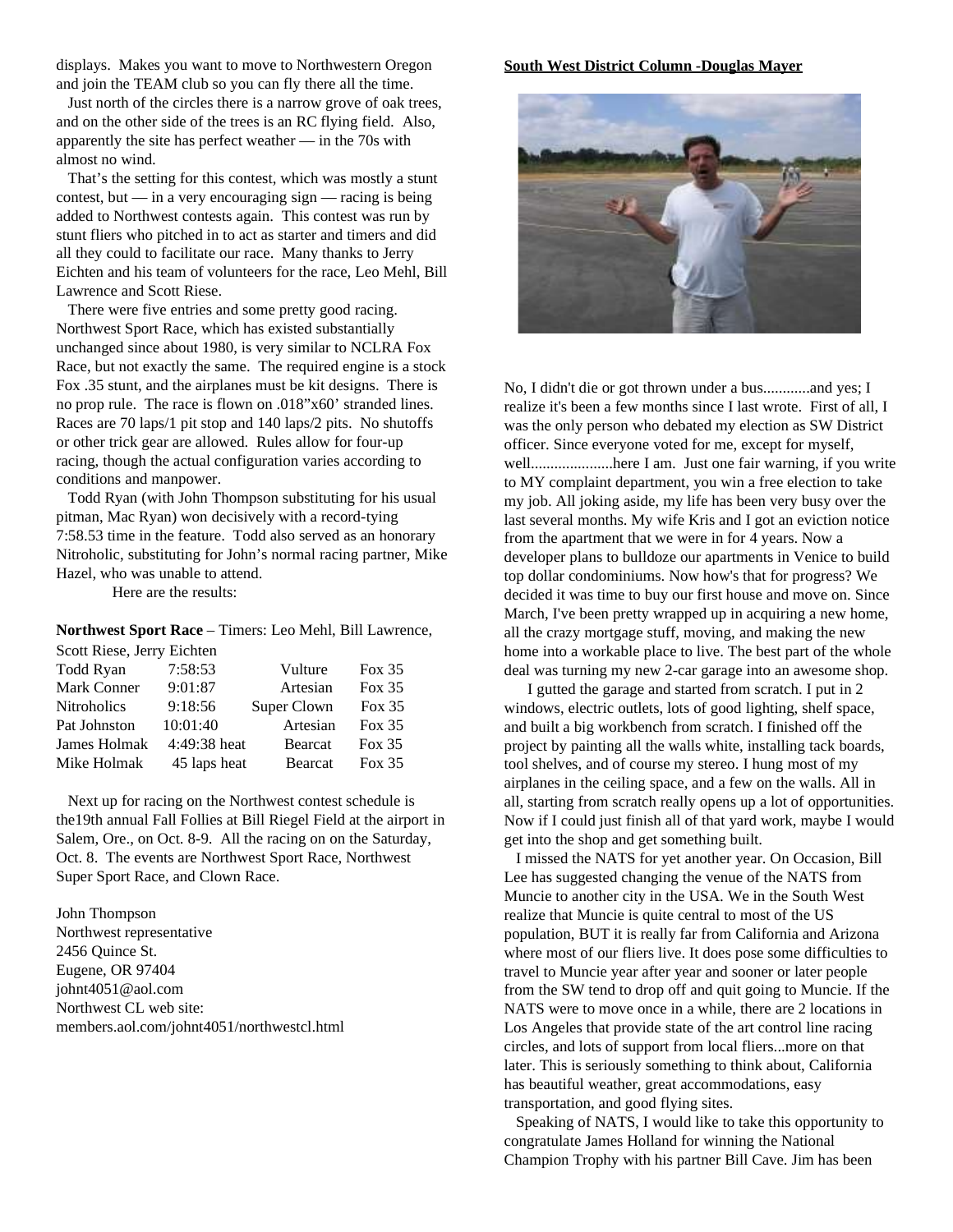busting his butt for years, and all that hard work is paying off. Bill is also a veteran racer who was the grand champion last year, who also deserves the respect of his fellow racers for his years of hard work and continued success. Together, Jim and Bill are a formidable team to deal with, and I can't think of a more deserving individual than Jim for all the hard work and dedication that he has invested. GOOD JOB DUDE!!!!! (This is appropriate terminology from the SW District).

I would also like to congratulate Don Burke and Ron Duly for a great showing two years in a row, with a win in super slow rat and a couple of seconds in B-team race and Clown. Great Job Guys!! Finally, I'd like to take my hat off to Vic Garner who retired on his own terms this year and missed his first NATS in many years. I'm sure the guys missed you Vic!

This year has been a new year for SCAR (Southern California Air Racers). In years past, all of our races were held at Whittier Narrows in LA, except for the Cabin Fever, which is held in Tucson. A couple of years ago Jim Holland took over the local newsletter from me, and he also took on the responsibility of scheduling the contests. Unfortunately, the Cabin Fever didn't happen this year, but SCAR made up for it with a diversified schedule. This year several contests have been held at Whittier Narrows, but a few new locations have also made the scene. Jim Holland lives in Merced CA, and was able to organize a race at Merced High School. This was our annual "Pre-NATS Warm up". It must have been successful, (at least for Jim, since he went to NATS ready to go).

Randy Bush and Jim Perrson of the Bay Area scheduled a race at a brand new flying field in Napa. This was a sanctioned event, and it had a really good turn out. Everyone who went said it was a good time. I didn't make either of these Northern Contests so I don't have any results, but the northern locations really gave the guys from the central valley and the bay area a nice break from driving to Los Angeles for every contest.

Now speaking of new flying sites and Los Angeles, here is some really interesting news. LA has always had (2) main flying fields. Whittier Narrows and Sepulveda Basin. Both sites have large blacktop RC runways with all of the associated pit areas, pin boards, taxi ways, etc. They both also have blacktop circles for control line flying. For years Whittier Narrows has been the premier site with 2 racing/stunt circles, a speed circle with cage, and 2 grass circles, (1) with a concrete carrier flight deck. Sepulveda Basin has gone mostly vacant for years. I used to do a bit of RC Sport flying, and the facility at Sepulveda Basin is top notch (for RC), but the blacktop circles were always in a state of disarray, surrounded by weeds, cruddy blacktop, old chunks of nasty carpet, and generally just looking like a ghost town. Of special note, the Sepulveda Basin, or "Sepulveda Dam" is actually a flood control basin, built by the army corps of engineers to control flooding in the San Fernando Valley during heavy winter rainstorms. Every so often the basin actually does flood and those old cruddy circles go under water. This may be one reason that these old circles and surrounding landscaping looks so haggard. Ron Duly tells me that the dam used to be the home of the San Fernando Circle Burners, all the way back to the 60's when I was still in diapers.

Now here is the good news. A few years back, they actually built a brand new blacktop circle. The new circle was on the opposite side of the parking lot from the RC field and got us out of the downwind flight path of the RC guys. This new circle started to attract regular stunt and sport fliers and the life started to come back to the Basin. Soon, the new circle started to see lots of activity, and remember the old (3) cruddy circles?? Well since the control line guys all used the new circle, the old cruddy circles somehow morphed into the RC Helicopter zone. Now wait a minute!?!? How did we go from (1) new circle and (3) cruddy circles (that no one used) to just one good circle?? That doesn't seem fair, so the old Valley Circle Burners went to the city and asked for another new circle. Since there weren't enough guys, or so the city thought, the Circle Burners recruited everyone they knew. Pretty soon, the city agreed to build a new circle right next to the other new circle. This spring, they paved a big section between the two circles creating a huge pit area. Lastly, they planted all new sod and built a 4' high chain link fence to keep those pesky observers back a few yards from the action.

I attend a race at the Basin in September and boy was I surprised!! This place was awesome!! There were 4 awnings all lined up and the guys were counting down the last minute for the mouse final.



The whole scene looked so professional. Well, after emerging from my short retirement all my buddies wanted to know how the new married/homeowner life was treating me. Well, I had escaped the honey-DO chores long enough to make it to the dam, didn't I? I was sporting flip flops, a camera and a yuppie coffee cup just so nobody got any crazy ideas...............well, it didn't work! Jim Holland recruited me to fly his clown so I went to my car and lookie there?? Crap, I've got sneakers in my car! Oh well, I put my shoes on and then they gave me this funny looking wooden handle. What do I do with this thing? OH YEAH! Hold on to it and run around in circles for 15 minutes. All I can remember is that Jim's clown was haulin'! His pits were perfect. It was a bit breezy so I just stuck that clown in the groove a few feet off the deck and away we went. We got a 303-lap heat, (with 2-up) which was my first ever race over 300, and Jims first race over 300 pitting his own airplane.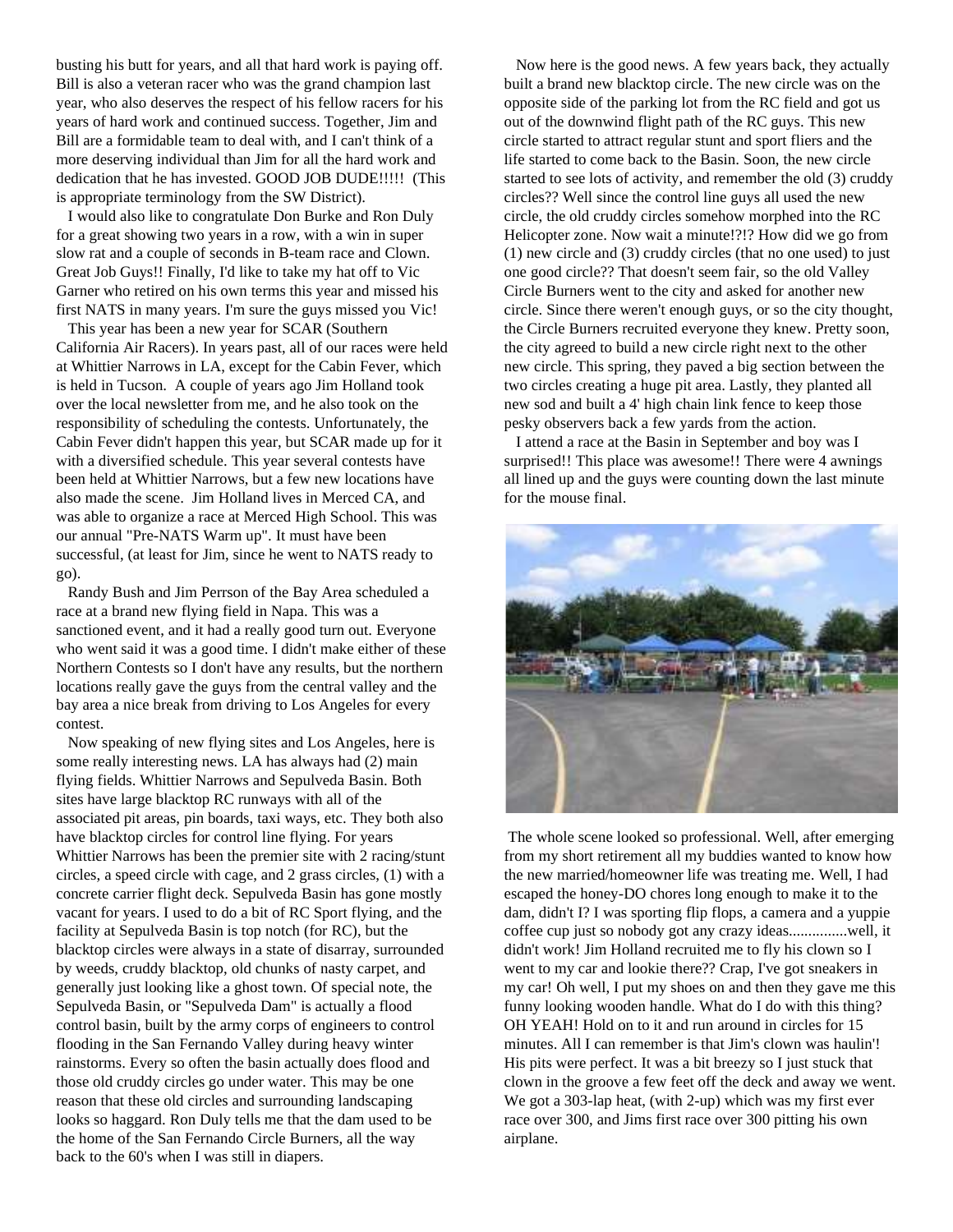We both felt pretty good about that race and kicked back to watch the next heat. The next heat was 3-up and looked like a disaster ready to happen. One pilot was flying his plane at the top of the circle while getting behind at the same time. Every one was yelling at him to keep his plane down, but he was just way out of control. On his first pit landing, he flew into the breeze, got way too high, and you guessed it.........BALLOON TIME!! Well, his ballooning didn't last long because he drifted UP into the flight path of Ron Duly and Choppppittty-CHOP! One clown sliced and diced. Ron was pretty upset about the whole ordeal, but luckily suffered only minor damage. This pretty much ended the clown racing with some frazzled nerves and some damaged aircraft. We broke for lunch (no pun intended), and Ron had a surprise up his sleeve.

Darrel Albert has been bringing his grand daughters to the races for the last two years now. These girls are so cute, (decked out in their NCLRA t-shirts and ball caps). Each contest they do all of the timing for all of the races. Without the girls, we simply wouldn't always have enough timers and other people to race 3-up. Well today was a special day for the girls. Ron came prepared with a couple of 1/2A trainers. I think they were skyrays; anyway, all of the girls got a chance to fly some control line planes. The look of excitement on a child's face truly was magical. It gave me a big lift to see the next generation out in the circle. Hopefully, the girls will stick with it and become good racers some day. Ron also told me that this was the first race at the Basin in 25 years!! WOW, with the facility looking the way it looks now I'm sure we will be returning to the Dam for many more races. It's just the start of a new generation for the old Sepulveda Basin.

On a closing note, the Van Nuys airport is just a mile from the Dam and during the race we were buzzed by 6 AT-6 Texans. It was just another item to add to the day's excitement. That's about it for now...

Remember, tighten your bolts, check your controls, and wear your sun block. From the Southwest, see ya next time................. Douglas Mayer



## **North Central Report - Les Akre**

As you all know, earlier this year, Jason Allen was tasked with going through the rulebook, and cleaning up some areas that have been either problematic, or outdated. By the time you read this, your district representative will have voted on these various changes. The next stage of the process will now begin. There is still time for discussion at this point. If you have any concerns, or views about any of the proposals, make them known soon. You can contact myself, or any of the executive officers.

I try and build at least one airplane a season. Having lost my Super Fly earlier this year at the N.W. Regionals, I built two Artesian sport racers. The first is built as per the plans and will be raced locally with an O.S. .25 LA engine.





The second is built for the new SSR event, and is powered by a Thunder Tiger GP.25.

In the interests of safety, I have installed a shutoff on the club racer, and will soon have one in the SSR as well. The Club racer weighs 30oz., and the SSR weighs 28oz.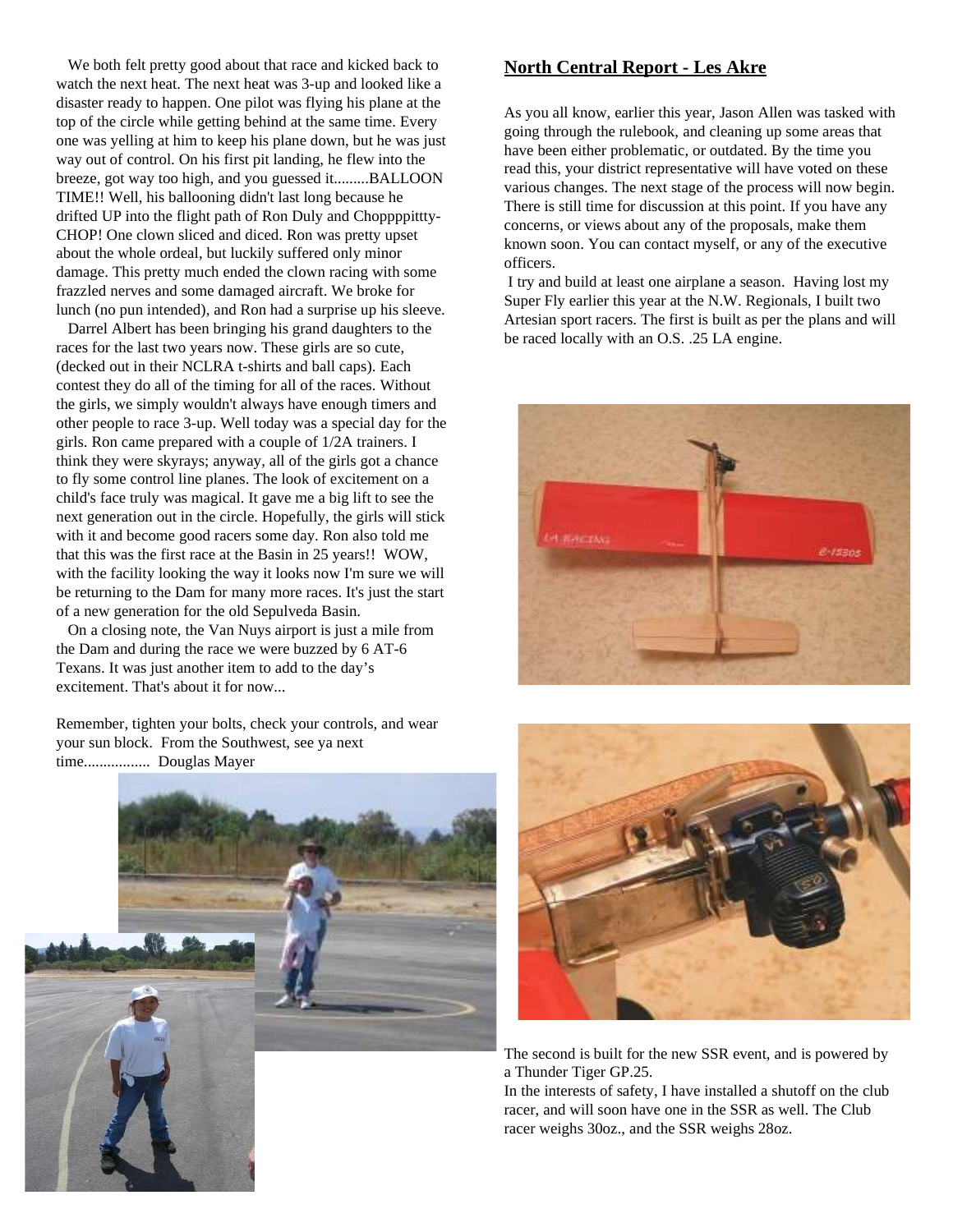

**Contest results ACFC Sport race #1 August 14**

Our first race of the season started rather late in the year, due to conflicts of one type or another. The weather was about 75 degrees and a slight breeze at times. We ran as many heats as we could due to fact that nobody had raced yet this year. Heats were run 2-up because of a lack of available help in timing, and entrants were inserted into races at random depending on whomever happened to be ready. This race was used as a tune up for the upcoming Keith Wyllie Memorial contest.

Here are the results:

#### **HEATS**

Rob Duckering 5:15:92, 5:21:62, 4:34:38, 4:37:38, 4:31:51. Paul Gibeault 4:48:99, 5:06:47, 4:32:34, 4:37:90, 5:37:28, 4:49:11 Neil Rogers 1-lap, DQ/overrun, 6:55:54 Allana Perry 5:16:70, 5:10:89

#### FINAL

- 1. Rob Duckering 4:54:79 Super Fly/ Fox .35.
- 2. Allana Perry 5:06:57 ARF Flight streak/O.S .25fp.
- 3. Paul Gibeault 5:42:89 Flight streak/Fox .35

The final was run as a 70-lap race due to 2 of the finalists having never flown a 3-up race before.

#### **Keith Wyllie Memorial September 5**

Weather was very windy, upwards of 20mph at times, and a temperature of about 70 degrees. Heats were again run 2-up due to a lack of timers. By the end of the 6<sup>th</sup> heat, the wind had become so strong that we forfeited the final.

Heat 1 Heat 2 Paul Gibeault 4:52:36 Bruce Perry 5:04:29 Rob Duckering 4:45:78 Bryan Carr 5:47:19

Heat 3 Heat 4 Allana Perry 5:18:01 Les Akre 4:45:69 Neil Rogers 6:29:89 Paul Gibeault 4:35:74

Heat 5 Heat 6 Rob Duckering 4:54:43 Neil Rogers 4:58:80 Allana Perry 5:46:12 Les Akre 4:09:32

Equipment used:

Paul Gibeault: Flight Streak/Fox .35 8x9 APC Les Akre: Artesian/O.S. .25LA 8x6 APC Rob Duckering: Super Fly/Fox .35 8x9 APC Neil Rogers: Super Fly/Fox .35 9x7 APC Bruce Perry: ARF Flight streak/O.S. .25fp 8x6 APC Allana Perry: ARF Flight streak/O.S. .25fp 8x6 APC

#### **EDITOR'S COLUMN- TIM STONE**

#### **2006 NATIONALS**

I have offered to serve as the Event Director for C/L Racing at the 2006 Nats, and since no one else has stepped up to the plate, I guess I'm it. I am a bit reluctant to do this as I know that there are people much more qualified than me to take on this task. I have volunteered because of my passion for racing; I want to keep it going. I will not be competing because of this. If you planned on me flying your entry, it is time to try to find someone else.

The 2006 Nats will be run at the same time as the World Championships in Spain, so quite a few of the regular contestants will be there instead of Muncie. I am going to need as much help as I can get to make this a decent contest. I am looking for anyone to volunteer to run even a single event to help out. Please give me a call or an email if you can help out in any way.

I will be attending the Nats planning meeting on 10/8 in Muncie as the NCLRA representative and I'll write a report in the December issue on the meeting.

#### **TIME TO RENEW**

Don't forget to renew your NCLRA Membership for 2006; see the back page of newsletter for NCLRA Secretary Tom Wilk's contact info. Remember that you can renew using your Paypal account. It really amazes me when I see how many active racers there are that are NOT members of the NCLRA.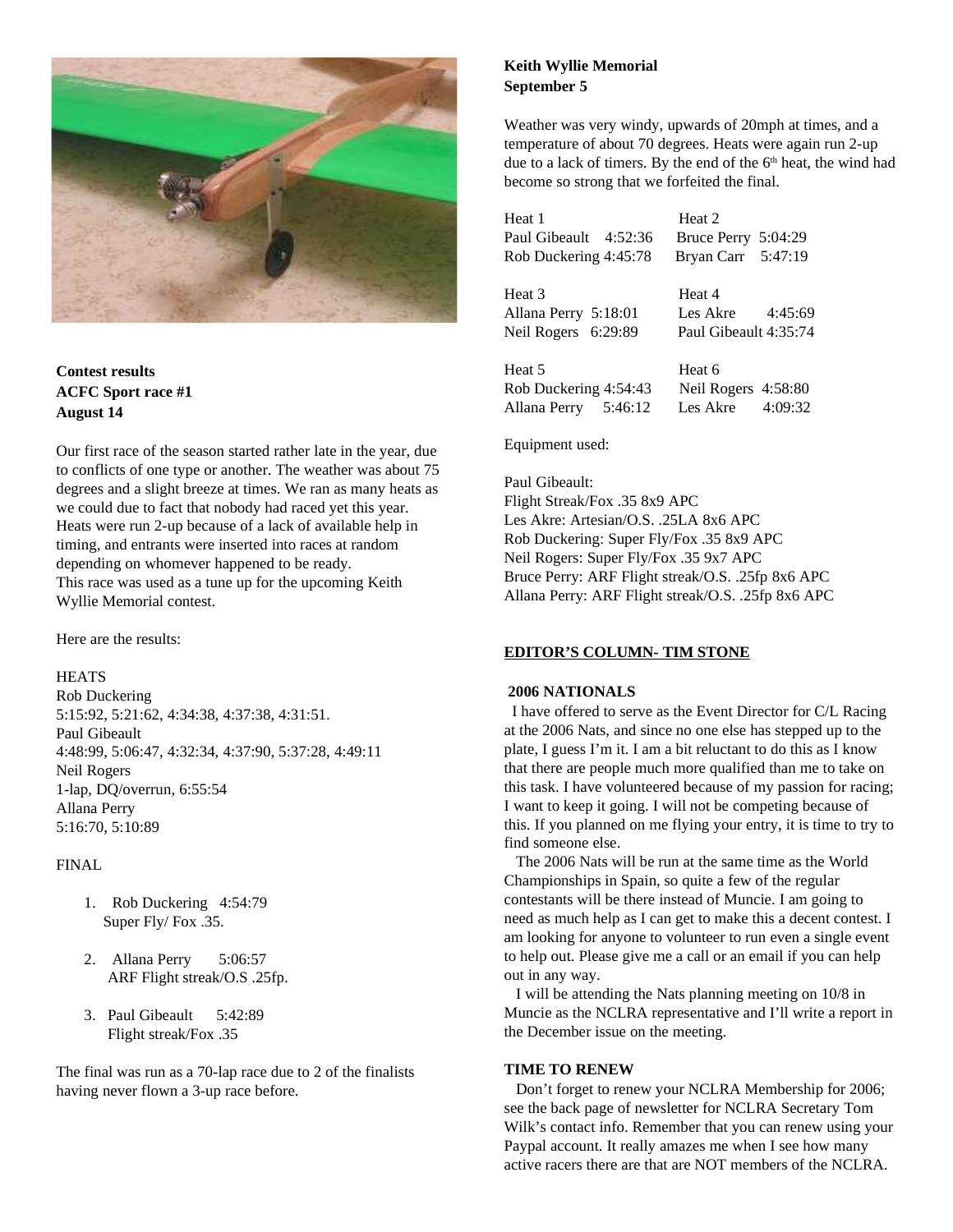Please urge anyone you know that is not a member to join up. For the sake of Racing, we all have to stay active & involved.

#### **ZZ PROP IS MOVING…**

You might notice in the supplier section that Mike Hazel is not listed in this issue. Mike is in the process of moving and will not be able to supply you with any of his fine props for a while. I will relist him when he gets settled in to the new digs.



**Dave Dawson** shows off his very nicely done Knight Twister bipe built for Formula Unlimited. Not too many biplanes have been tried for C/L racing, but Dave has a fine looking example.

#### **LETTER TO THE EDITOR**

Melvin Scheutte writes; "My Fellow NCLRA Members,

I just recently returned home from the 2005 AMA Nationals and after some observations and listening to some of the comments made I feel it's time that I put my two cents in. There are three major areas I would like to address, how do we get more people involved with racing, the direction racing is headed at the nationals and in general, and proposed rule changes.

How do we get more people involved in racing? This is one area that I will admit that I do not have an answer for. When I was growing up we could not go to the hobby shop, buy it, take it home and fly it the next day. The closest thing we had was some of the plastic planes and we all know how well they flew. If we wanted an airplane, chances are we built it from plans and/or a kit. We as a society want instant gratification and want to buy it today, fly it tomorrow and win the Nationals the next week. It is not because we do not have the time it takes to learn to build and fly, we just don't want to take the time. If we really wanted to do it we would find the time to do it. In my opinion the best way to get more people involved is to convince them that there are things to do other

then sitting for hours in front of a computer or a television such as building and flying toy airplanes can be fun.

The second item is the direction that I see C/L Racing headed or should I say headed in no direction. If you look at the NATS schedule from this year, there were five official events (including rat (Hamster) with special rules) and six unofficial events. If we want to promote rulebook events, which I feel we should be doing as a Special Interest Group, we need to offer an entry-level event that coincides with a rule book event on the same day. Holding profile TR on the same day TR is flown, what we call Class II Goodyear (some call it one ounce Goodyear) held in conjunction with Scale Racing and so forth. Also, I do not feel that we should be having the same unofficial events year after year. Unofficial events should be flown on a rotating bases, too many unofficial events distract from the official events. The one thing about official events is that no matter where I go to attend a contest I know that the plane I have for an official event will be legal. All to often you end up building a plane for one contest.

I also feel that the events that we do fly are stepping blocks to achieve a final goal. You start out with a simple event such as mouse and as you advance in racing the planes become a little more complex to build and a little harder to fly. I personally feel that we should be working towards Team Racing, and how we are doing things now leads to nowhere.

Now is the time to submit rule changes. Any submitted by the Special Interest Group automatically passes the first round of voting and will more then likely become a rule. First off I do not feel that we need to make it mandatory for 10% fuel to be used in Class I Mouse and we should take a second look at requiring it for Class II Mouse. Doing so to make it consistent with the other events is not a good reason to do it, It should only be done if it really needs to be changed.

Make it official, change Rat to .15 sized engines.

We should adopt FAI rules governing racing pilot conduct and pitting procedures. I would also not be against using TR's piloting circle layout and going to a segmented pitting circle.

I know that there are people promoting the use of the Delphi Racing forum, there are some like myself who do not frequent this or other forums. I ask instead that any response to what I have said be sent to Tim for publishing, since the newsletter is the official publication of the NCLRA"

| <b>Competition Engines</b>                                     |
|----------------------------------------------------------------|
| 121 Pebble Creek Ln.<br>Zelienople, PA 16063<br>(724) 538-5282 |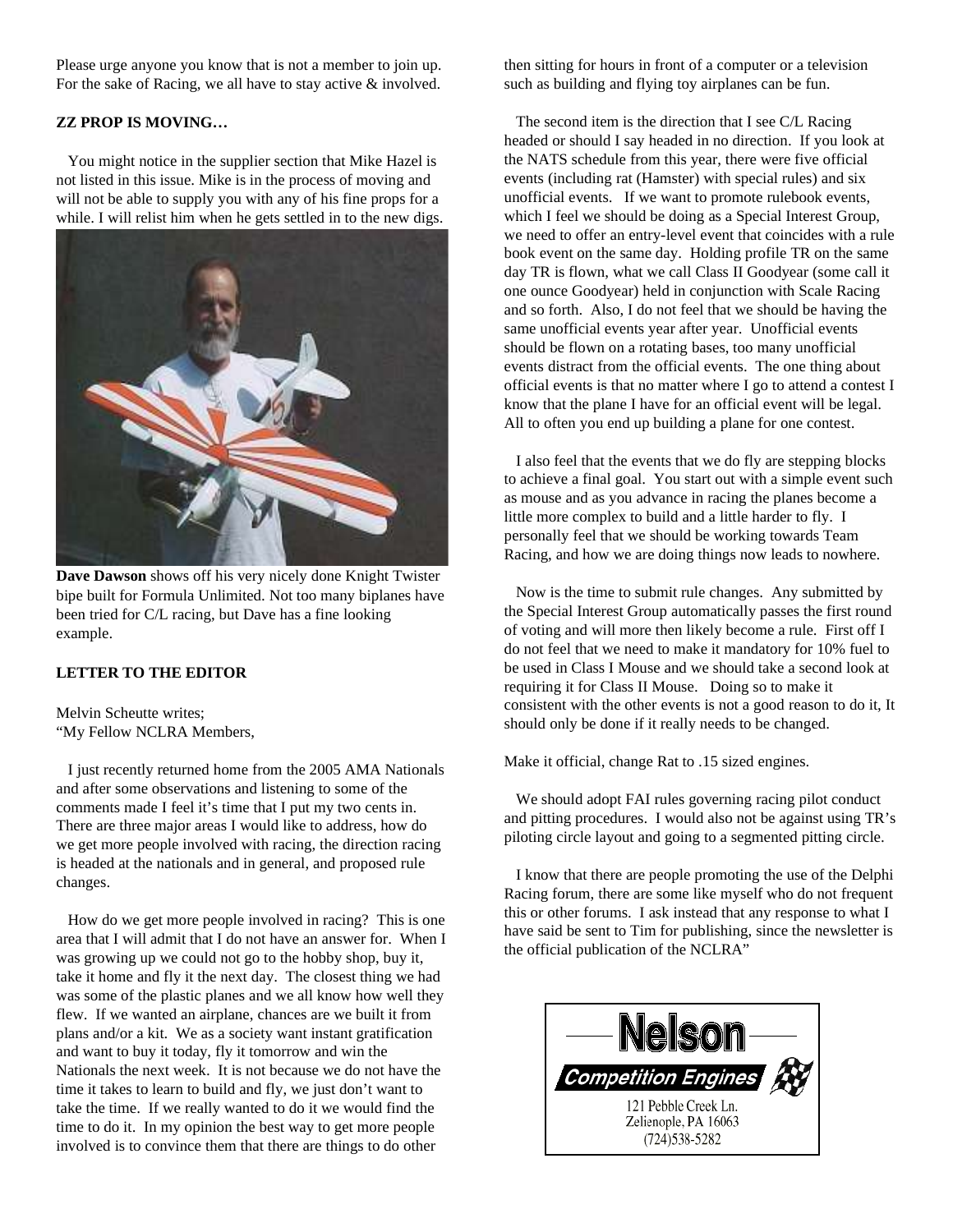## **2006 U.S F2C TEAM TRIAL REPORT BOB WHITNEY**

Well the 2006 F2C team trials have come and gone, first I want to thank Bay Side High and Sea Doo, BRP,USA for the use of their facilities, and everyone who pitched in to bring it off.

After two weeks of perfect weather, Mother Nature tried to put a damper on things with wind and overcast skies, the rain held off just long enough to get things loaded up before trying to drown us.



Team hopefuls prep their entries



All smiles after setting a new U.S. F2C record heat are Dick Lambert & Tom Fluker. Dave McDonald shares their moment of glory!

Dick Lambert and pilot Tom Fluker were far and away the cream of the crop with the rest of us going for 2nd and 3<sup>rd</sup>. Dick turned 3:18.13, 3:15.46 (NEW US RECORD) and a 3:23.62

Bob Whitney/Jason Allen and Bob Oge/Larry Dziak, were having problems sorting out new planes in the cool damp weather. (So much for home field advantage!).

Oge and Dziak took second with a best time of 3:32.69 and a 10:53.51 total

Whitney, Allen had a best of 3:41.25 and a total of 11:23.94 for 3<sup>rd</sup>.

Bill Lee and Jim Ricketts had two flights of 3:31.76,& 3:54.33, but couldn't back it up with a 3rd flight under 4 min, were 4<sup>th</sup> place.

The fifth team of Dave and Charlie Rolley did a very good job for their first trial, they only finished two heats 4:48.21, and 5:26.02, but showed lots of promise. They had the same problems as the rest of us mortals with the weather, Charlie hung in there with the best of them. Everyone handled the wind very well I think there was only two or 3 planes blown in because of the wind. In segment #3 Whitney and Lee lost one each, I don't know if lee or Rolley lost one? I think the only crash was in practice by Oge and Dziak, I think because of sticky lines.

The last flight of the contest was not needed as all three teams had good enough times to make the USA F2C TEAM to go to Spain. Now Oge & Dziak and Whitney& Allen have work to do so we can join Lambert & Fluker on that team podium!



2006 USA F2C Team (from left to right) Dick Lambert/Tom Fluker, Bob Oge/Lari Dziak, and Jason Allen/Bob Whitney

In closing again I want to thank Doc Jackson, Dave McDonald, John McCollum, and Tom Fluker, SR for spending the weekend with us and keeping everything going so smoothly, and all the timers, pit people, and Santo Rizzoto for CDing .

Lastly, I have been trying to make the team since 1987. Four years ago I missed it by 3 sec, this year we made it by 3 sec. I can not tell you the feeling I had when they told us we were part of the team, thank you everyone.

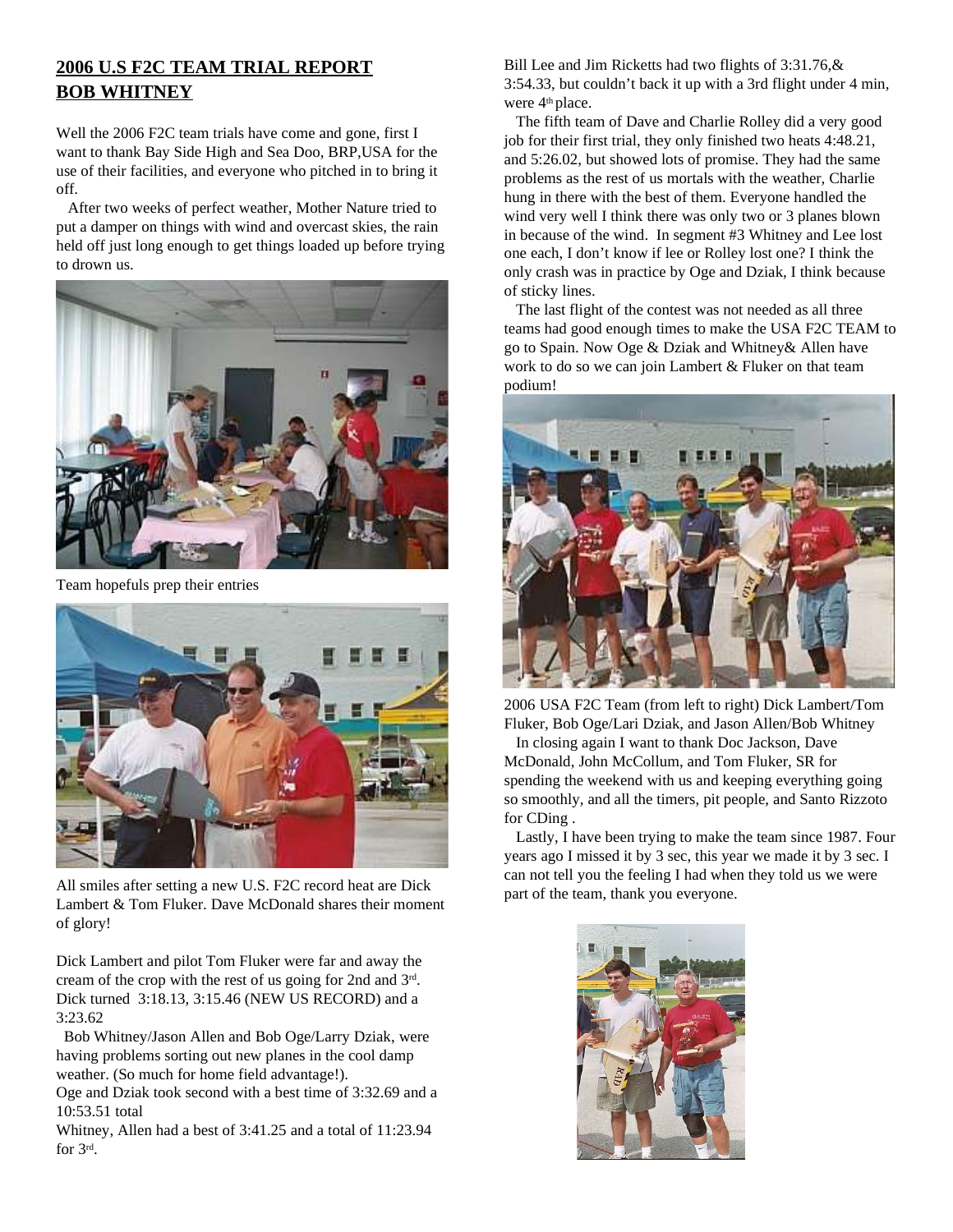## **MY PERSPECTIVE ON THE 2006 U.S. TEAM TRIALS-DAVE ROLLEY**

As I sit here thinking about the team trials, the only thing that keeps popping to top of my brain is the realization that for the first time since January there isn't a contest of some type or a major road trip for F2C practice out there about 6 weeks from now. And how nice that feels. Finally a break.

You can see the overall results on Dick Lambert's web page. Look for the 2005 team trials link

http://www.geocities.com/rlamb10769/Mypage.html

Basically, except for Dick and Tom, all the teams had an experienced member with a new team mate or were completely new. The results reflect this kind of individual team make up. Lambert and Fluker were personally ready and their equipment was ready.

The teams with new members were, to some extent, still sorting out their relationships in the racing setting which led to some miscues on the circle. My son and I were the only completely new team at this team trials.



Bill Lee gets his tank capacity checked.

There were some equipment difficulties mainly relating to the weather. Normal September team trial weather is hot. It is not unusual for the the temps to be in the 95 degree F range (roughly 35 degree C?). Most of the models were set up for hot conditions. The temperatures were 90+ on Sunday but decidedly cooler on Monday. Many folks had trouble getting and holding a suitable setting on Monday. Overall, the times were slower than the two previous team trials I've attended (one as an official and another as an observer).

The contest was held over Labor Day weekend. Since the contest site is normally a local school district's driver's training facility and school was in session on Friday, the contest was scheduled for Saturday, Sunday, and Monday. Saturday was the designated pre-contest practice day with the site open at 9am. Racing was on Sunday and Monday. The

flying site had two circles available; a practice circle and the competition circle. Practice started at 9am on both racing days with racing beginning at 10am.

The contest from my perspective:

We live in Colorado. That puts us roughly 1900 miles by highway to the contest site. So a trip of this nature works better when you can make it part of the family vacation. We flew to Florida on Thursday and had the family thing at the Disney properties Thursday and Friday. We have family in Florida that met us there. Of course SO's were included. We stayed up visiting with folks way too late on Friday and didn't get to the Palm Bay flying site on Saturday until around 2 or 3 pm. Processing was supposed to start at another location at 4 pm. So all we got done at the site was to put lines on the recently repaired model and measure the length for the eyelets.

#### Scheduling overview:

There were five teams. Each team got three races each day. That meant a round robin flying schedule with at least one team having a back to back heat coming out of every heat.

Racing started at 10am with a heat scheduled every half hour (10:30, 11, 11:30, 12). There were two circles, a full time practice circle and the race circle.

One interesting little twist for us. Living in Colorado, our normal field elevation is between 5,000 and 6,000 feet above mean sea level. The contest site is in the range of maybe 100 feet above mean sea level. That makes for some interesting changes in our settings. On Sunday we were team 4 on the schedule.

Sunday we started with the repaired Mazinak powered model (we had broken the wing at Topeka and again at the Nats). Our first heat went OK. Except that I didn't get the engine hot enough. So we were slow. But that didn't really matter. I missed the catch on one of the pit stops and the model was completely inside the new line that is 18 inches inside the pitting line. DNF.

We were the back to back team for the next race. Again going OK, but still cold. I was getting good pit stops. Just before starting the engine I looked for traffic and didn't see any. My pilot saw the landing model and thought I had seen it. He tried to hold back a little to avoid the landing interference call and the model spun into the circle and ate the lines. Another DNF.

So we got out the Profi powered model and headed for the practice circle. By the time we were called for Heat 5 we were ready. We were off like gangbusters. My daughter got a time on the model at 17.5 in traffic. My pilot was ecstatic! Then the engine went over the hill and I didn't call him down soon enough. I couldn't get the compression backed out enough to make a difference. Then I missed the catch again. Still another DNF. So much for Sunday's competition.

After lunch, we hit the practice circle for some testing. Tried a couple of new props and was having trouble getting a setting. Turns out that the new prop I was trying probably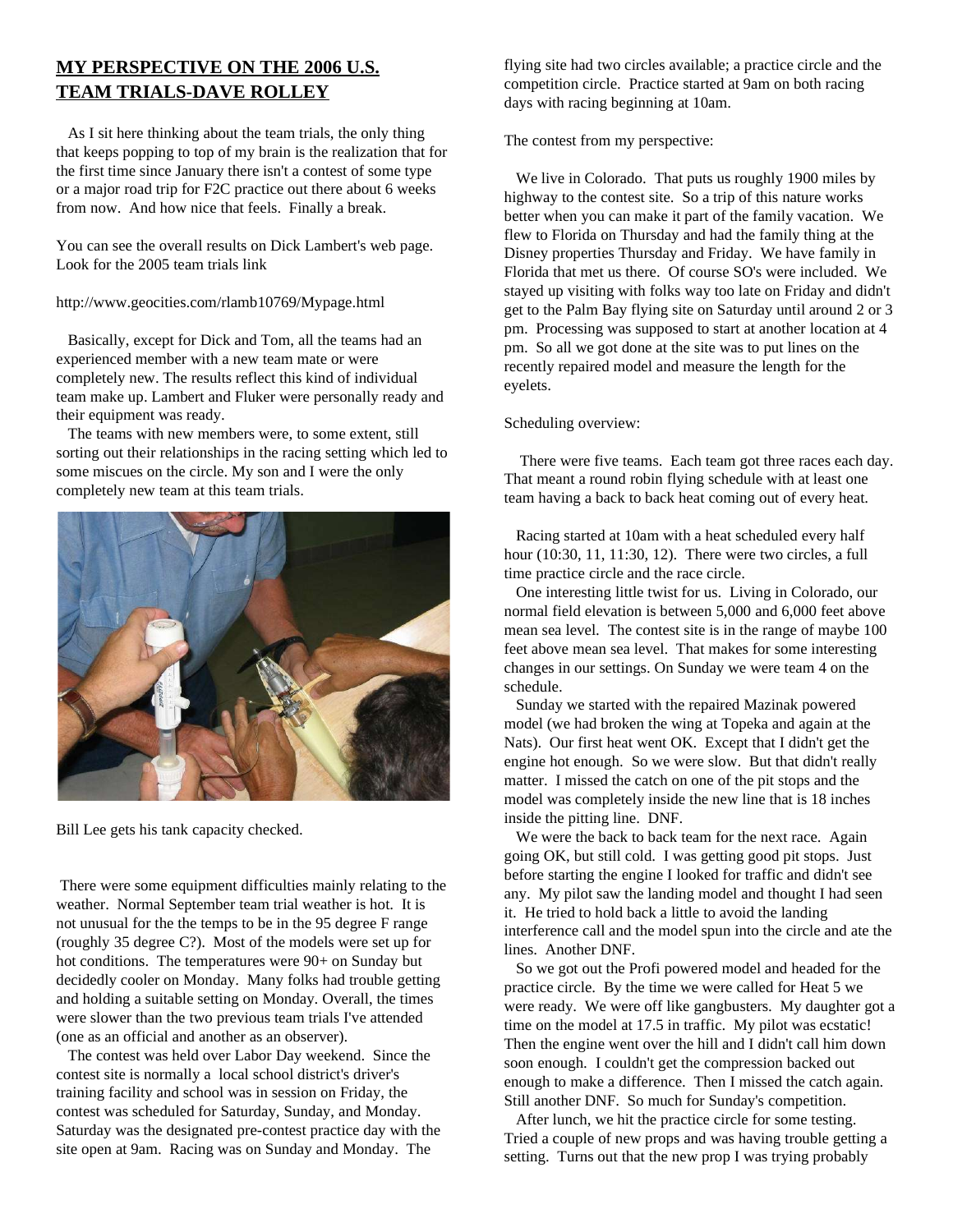wasn't enough load for the engine to work with. Along about 3 pm I had all the help I could possibly ask for but I was feeling lousy. Turns out I picked up some kind of GI tract bug and it was having its way with me. (BTW, it was a particularly nasty little bug, the doctor told me Wednesday that I should be able to go back to work on Friday.)

Monday dawned with me wondering if I could get through another day of racing. My son (my pilot) and I had had the conversation that I might not be able make it through another full day of racing. I didn't notice it, but my wife had at least 2 of the family near me whenever I wasn't actually pitting. We made it through the day.

On Monday we were team 1 on the schedule. There was a storm off the coast threatening the whole area. So the scheduled times between the heat starts was cut to 20 minutes (10am, 10:20, 10:40, 11, 11:20) to try and finish before the storm hit.

We were off to the practice circle as soon as it opened. Help from folks like Dick Lambert and Doc Jackson soon had us going pretty good. Time to race! The launch was good and we had a good time going. At some point we chipped the prop, so things go downhill from there. The prop looked solid enough to continue but now the engine is grossly undercompressed with the reduced load. We still posted a faster time than we did at the NATS. But we put a time on the board!

Again we were the back to back team for the next race. Change the prop and do a warm up in the pits and back to the race circle. This time we get a complete race but the engine never came up to temperature. So we had a slow time. But better than our last heat! Another time on the board! And at this point it didn't matter one bit that the times we had weren't going to put us in the hunt for a team slot. We had times on the board!

By now the air was noticeably cooler from just an hour before. Off to the practice circle once again. We stayed so long that they had to call us back to race. Good launch. Almost the right temp for the engine, but still a little cold. At the first pit we were between 1 and 2 laps down. I didn't call my son down until the model behind us launched. Right then the engine quit (lap 34). He had the model down in our segment when a wind gust flipped it over inside the no-man's zone. Our fourth DNF for the contest. We were done.

We posted 2 times for 6 heats. Two missed catches on my part. A bad takeoff and a flipped model on landing. All of our equipment came home in usable condition.

We got 6 races with three up. My son got passed a bunch because I couldn't get the correct setting, but he also had some times where he was doing the passing. The racing experience alone, even without the possibility of a team slot, was worth the trip. The help we got from everyone was fantastic. Funny, I've been to two other team trials and I've seen folks that really needed help not get it. (of course, those folks made it clear that they knew everything there is to know about F2C) The help we got means a lot to us.

F2C is the hardest thing I've ever tried in modeling. Certainly from the industry I work in, I recognize when we are successful, we stand on the shoulders of giants. That is the case in F2C. We'll be back!

## **Northern California Control Line Racing Championship Napa, August 6&7, 2005 Contest Report by Jim Persson**

The first of a hopefully annual control line racing meet was a success with twelve contestants and thirty-four total entries. This two-day event was co-sponsored by the Alameda Aer-O-Nuts and Southern California Air Racers.

This was the first CL competition held at the new CL site at Kennedy Park in Napa, CA. The surface is new asphalt, slightly crowned and level and perfectly smooth-- fantastic for CL racing.

We started off Saturday morning with great weather, in fact both days were the same with temps in the late afternoon near 90 with slight breezes-- very nice. First event of the day was AMA Goodyear, with Adrian Land posting a 3:07 heat and winning the final when MacCarthy-McIntyre had problems.

Next up was Clown Race. Bush-Persson posted a blistering 159 lap heat to lead three to a final. In the final BP was moving along when on their second pit stop, they were snagged by Dave Hull's entry. Hull was DQ'd. Both models ended up in the circle. After about  $4\frac{1}{2}$  or 5 minutes, I decided to retrieve our model. I thought it was damaged. To my surprise it was OK-- no broken prop, and lines were not damaged, so I gave it a hard pull test and continued on with the race, ending up with 210 laps--tied with the Scott Jackson-Bob Murphy team. The tie was broken by heat times.

The third event of the day was Formula Unlimited--390 sq.in. airplanes with 40's. Jim Holland had great airspeed with his new model. With 3 entries we decided to run only a three-up final for 140 laps. Bush-Persson took the event with a 7:36. Holland had starting problems, and MacCarthy-McIntyre finished second.

SuperSlow Rat-Fox-combined was the first event on Sunday morning. This was the first time out for the Bush-Persson new model (Islander 25) Thunder Tiger 25-powered. There were five total entries with Dave Hull also flying a new owndesigned ship, OS25FP-powered. Tim Helwig earned a spot in the final with an FP25 on his modified Ringmaster--his first three-up racing and a third-place trophy. The Hull-Dawson entry ended up second, and Bush-Persson first with a 5:43.

15 Rat had four entries with two having problems. Mike MacCarthy's model with Rich McIntyre flying beat Jim Holland in the final with a 7:58.

Next up SCAR Goodyear with only two able to enter the final, which was won by Jim Holland at 10:09. Dave Dawson's plane had problems which kept it to 156 laps.

The final event of the meet was Texas Quickie. There were six entries. The new venturi rule has slowed the models slightly, but the competition was very close. Jim Holland started out posting a 2:58 heat. In the second heat it was very close with Bush-Persson posting a 3:07.58 and Murphy-Haas a 3:07.88. In the final Holland had problems from the start while BP and Murphy-Haas stayed very even until about lap 110 . Holland's entry was DQ'd when mechanic Mike MacCarthy snagged Murphy's entry. Bush-Persson had a slight lead and continued on to post a winning 6:19. Murphy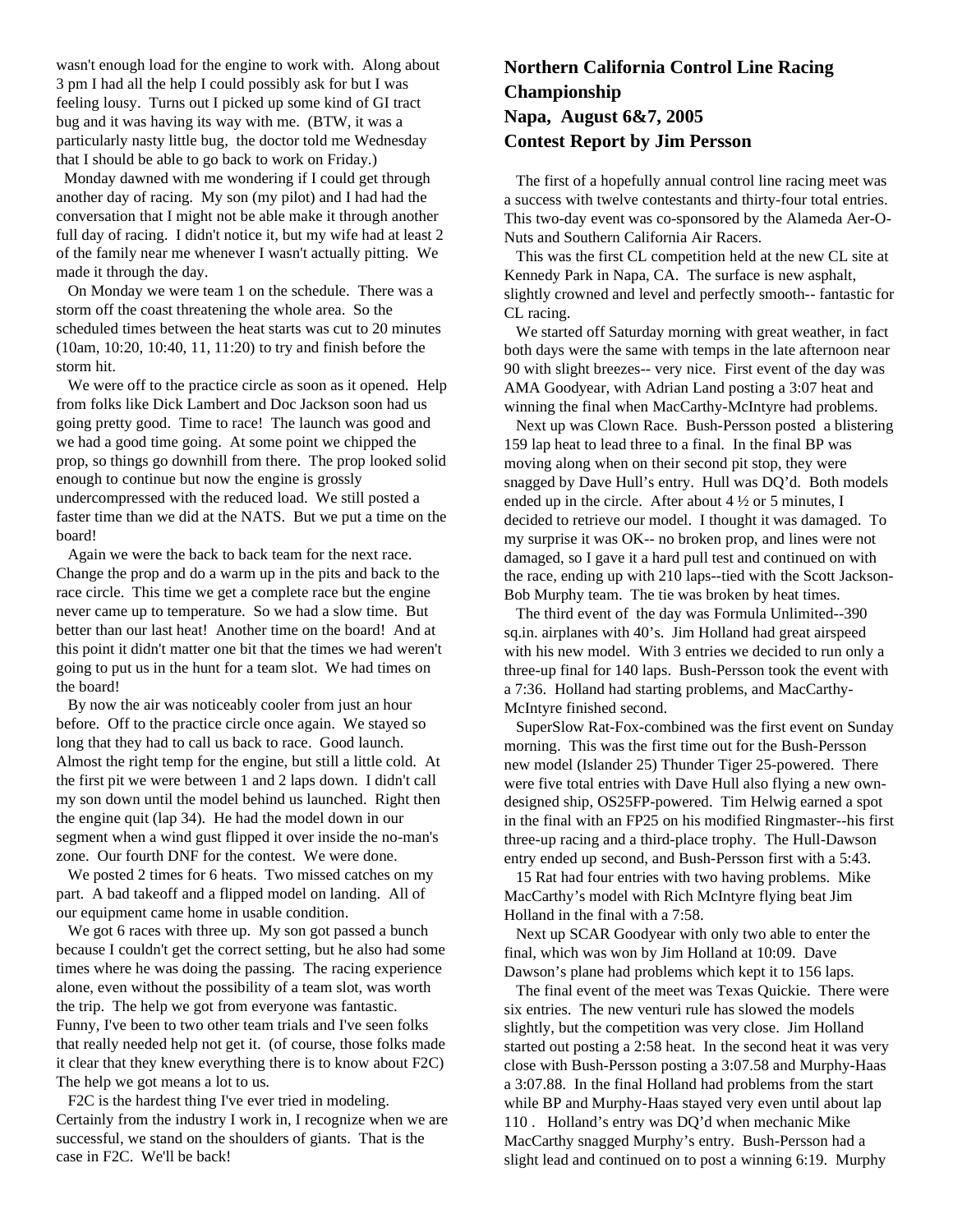was given a one-up refly, had problems , did not finish, and ended up second.

All in all, the inaugural contest was a great success, and I think everyone appreciated the unique plaque-type awards and the contest site. I would like to thank Randy Bush, who as assistant CD helped run the contest; and also Tim Helwig who timed every event except the one he flew in. Thanks to Heman Lee for his work on the awards. And especially thanks to Jerry Rocha for all his help. (He was the Napa connection.) He helped in preparing the field as well as timing, starting, and running most of the events Randy and I were in. We are looking forward to next year and hope to see you there.

#### **NORTHERN CALIFORNIA CL RACING CHAMPS RESULTS**

**Napa -- August 6 & 7, 2005**

#### AMA GOODYEAR

| 1. Adrian Land   |                 | 3:13.80 3:07.36 Final-8:14.94 |
|------------------|-----------------|-------------------------------|
| Mike MacCarthy   |                 | 3:15.13 29 laps Final 72 laps |
| 2.Dave Hull      | 3:27.73 55 laps |                               |
| 3. Scott Jackson | 60 laps 6:12.80 |                               |
| 4.Jim Holland    | 45 laps 7:18.98 |                               |
| 6. Bob Murphy    | 38 laps         |                               |

#### CLOWN RACE

| 1. Bush-Persson  | 159. | $210$ - best heat |
|------------------|------|-------------------|
| 2. Scott Jackson | 86   | 210               |
| 3.Dave Hull      | 117  | 61                |
| 4.Jim Holland    | 55   |                   |
| 5. Adrian Land   | つつ   |                   |

#### FORMULA UNLIMITED

| 1.Bush-Persson   | 7:36.08 |
|------------------|---------|
| 2.Mike MacCarthy | 8:20.74 |
| 3.Jim Holland    | 31 laps |

#### SUPER SLOW RAT

| 1. Bush-Persson          | 6:10        | $\sim$ $\sim$ | final $5:43$ |              |
|--------------------------|-------------|---------------|--------------|--------------|
| 2.Dave Hull              | 6:43        | $-$           |              | final $6:41$ |
| 3. Tim Helwig            | $7:25$ 6:44 |               | final $7:26$ |              |
| 4. Mike MacCarthy 6:56   |             |               |              |              |
| 5. Scott Jackson 80 laps |             |               |              |              |
|                          |             |               |              |              |

#### 15 RAT

| 1. Mike MacCarthy         | 2:51 | final $7:58$ |               |
|---------------------------|------|--------------|---------------|
| 2.Jim Holland             |      |              | final 87 laps |
| Dave Dawson and Doug Haas |      | Pass         |               |

#### SCAR GOODYEAR

| 1.Jim Holland |  | 97 laps 7:24 final 10:09   |
|---------------|--|----------------------------|
| 2.Dave Dawson |  | 5:14 $6:05$ final 156 laps |
| 3.Dave Hull   |  |                            |

#### TEXAS QUICKIE RAT

| 1. Bush-Persson                   | $3:17.77$ $3:07.58$ |          | final 6:19.50  |
|-----------------------------------|---------------------|----------|----------------|
| 2. Bob Murphy                     | 3:08.26 3:07.88     |          | final 102 laps |
| 3.Jim Holland 2:58.40 3:01.06     |                     | final DO |                |
| 4. Mike MacCarthy 3:57.41 3:22.48 |                     |          |                |
| 5. Dave Hull 4:05.55 5:40.63      |                     |          |                |
| 6.Dave Dawson scratch             |                     |          |                |

#### B TEAM RACE

Was not run. Mike MacCarthy had the only entry.

BEGINNER TROPHY: Tim Helwig of Alameda Aer-O-Nuts OVERALL TROPHY: Bush-Persson Team of Alameda Aer-O-Nuts

Submitted by Randy Bush rbush88atjuno.com

## **CONTEST REPORT-SCAR #5 9/11 BY DON BURKE**

We had a good day at the first race at Sepulveda Basin since the 1970s. Not a great turnout, but we did have a new racer Bill Barber, a Valley Circle Burner who decided to give Mouse I a try. Seemed like he had a good time, and his efforts paid off with a third. There were six meesees, the biggest class we had. A few of the other VCBers came around maybe the spark will be lit.

Ron Duly had a 1/2A Skyray that he used to help our "Official Timekeepers" get some circle time during the lunch break. The girls, Darrel Albert's grandkids, do a great job all the time and are really appreciated.

Sorry no pics, the official CL documenter, Pete Soule, was there so perhaps he can help out in that respect.

Bob Murphy and Jim Holland were the only out-of-towners attending. The price of gas and a concurrent race in Alameda apparently the cause. Jim & Bob teamed up for what is becoming Jim's "usual first place" in TQR. Jim also borrowed Ron Duly to fly his Mouse 1 and got the "blue ribbon" there too.

SSR and FOX were run together except for one thing, no FOXES. The three 25s had at with the winning team edging out second place by a few seconds. Third place DRRT had continuous engine problems, and we were even observed resorting to the use of a starter out of total frustration (DQ'd of course).

The Clown race was run as two 15 minutes finals. One shot and you're done. Jim Holland posted 303 laps in his race and was not to be beaten. A mid-air ended the hopes of guess who in our heat. DRRT had our third mid-air in four races. The wind was tagged as the culprit this time. A landing pilot had his airplane balloon right into the path of our lapping airplane. The gliding ship crashed, but Ron kept going. I didn't restart at the next stop due the damage to the outboard wing. Subsequent inspection showed it probably would have held up all right. Discretion is always the better part of valor.

Next race the "Virgil Wilbur" at Whittier Narrows on 22-23 October.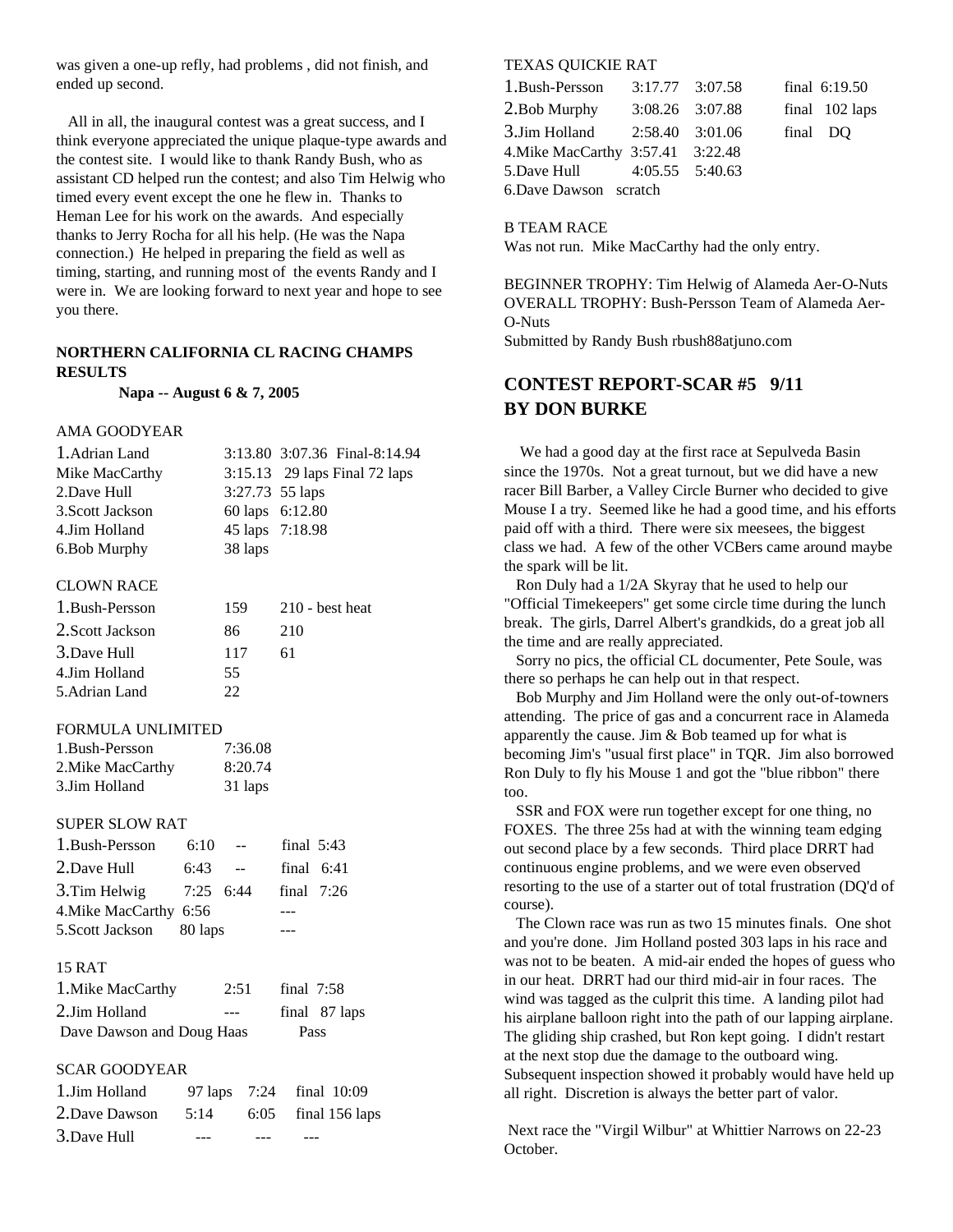#### **RESULTS- 9/11 Sepulveda Basin TQR**

| PILOT/MECH     | RACE <sub>1</sub> | RACE <sub>2</sub> | <b>FINAL</b> |
|----------------|-------------------|-------------------|--------------|
| Holland/Murphy | 3:04.84           | 3:00.01           | 6:25.59      |
| Duly /Burke    | 3:14.39           | 3:07.26           | 10.19.50     |
| Kovach/Dawson  | 3:39.55           | 3:34.62           | 55 LAPS      |
|                |                   |                   |              |

#### **CLOWN**

| PILOT/MECH    | <b>FINAL</b> |
|---------------|--------------|
| Mayer/Holland | 303          |
| Kovach /Hull  | 198          |
| Hull/Patwell  | 113          |
| Duly/Burke    | 71           |
| Turnberg/Hull | dq           |

#### **SUPER SLOW**

| PILOT/MECH    | RACE <sub>1</sub> | RACE <sub>2</sub> |
|---------------|-------------------|-------------------|
| Kovach/Dawson | 7:37.73           | 6:34.70           |
| Hull/Patwell  | 9:31.57           | 6:39.22           |
| Duly/Burke    | 39 laps           | 95 laps           |

#### **MOUSE I**

| PILOT/MECH            |         | RACE1 RACE2 best FINAL |         |                         |
|-----------------------|---------|------------------------|---------|-------------------------|
| Duly/Holland          | 7:59.18 |                        |         | 3:11.41 3:11.41 6:47.09 |
| Kovach/Dawson 7:20.09 |         |                        |         | dns $7:20.9$ $8:59.50$  |
| Barber/ Hull          | 4:49.67 |                        |         | 3:53.4 3:53.40 10:48.94 |
| Kovach/Dawson 29 laps |         | $\mathrm{d}$ ns        | 29 laps |                         |
| Patwell /Hull         | dns     | dns.                   | dns     |                         |
| Patwell /Hull         | dns     | dns                    | dns     |                         |

## **2005 Contest Calendar**

NOTE!! *Confirm dates, locations & events with the CD or contact listed below. NCLRA cannot be held responsible for changes, errors, omissions, etc.*

## **KARL MARSCHINKE MEMORIAL OCT 1 ST TUCSON, AZ-CHRISTOPHER COLUMBUS PARK**

Clown, Formula Unlimited,TQR, NCLRA Fox CD Joe Abate 520-883-2059

## **JERRY WHO MEMORIAL FOX RACE**

#### **October 2-Fermilab, Batavia IL**

350 LAP Treetown rules contact Tim Stone tstone@mc.net

#### **Salem, Oregon, October 8 & 9, Fall Follies**

racing event(s) to be announced

#### **SOUTH JERSEY OCT 16**

Fox, Foxberg, 1Oz GY. CD Lester Froelich 610-384-5046

#### **SCAR Race #6: Virgil Wilbur Memorial**

October, Whittier Narrows, CA Saturday Events: AMA Scale Race, SCAR Formula Unlimited, NCLRA .15 Rat, NCLRA Clown Race, NCLRA B Team Race Sunday: AMA Mouse I, LA Fox Race, SCAR Goodyear, NCLRA Quickie Rat Event Director: Jim Holland (209) 726-0357 E-Mail: jgmholland1959@yahoo.com

#### **SOUTH JERSEY Oct. 30**

1oz GY, Clown. CD Larry Bush 610-383-5045

#### **JACKSONVILLE, FLORIDA NOV 12 & 13 REBEL RALLY –OLF WHITEHOUSE FIELD**

Sat- Mouse 1, Mouse 2, NCLRA Fox, Northwest Clown. Sun- Florida Slow Rat, NCLRA TQR, F2CN, F2C CD Dale Miller 904-772-8174 email provector1@aol.com Racing info Mike Schmieder 904-743-4317

#### **SCAR Race #7: Toys for Tots**

**December 4, Whittier Narrows, CA**

Events: NCLRA Clown Race, SCAR Goodyear, SCAR Formula Unlimited, NCLRA Quickie Rat Event Director: Jim Holland (209) 726-0357 E-Mail: jgmholland1959@yahoo.com

## **NATIONAL RECORDS**

#### **SLOW RAT**

|  | JR (70 LAP) 5:16.20 SCOTT MATSON | 7/10/00 |
|--|----------------------------------|---------|
|  | (140 LAP) 6:47.37 SCOTT MATSON   | 7/10/00 |
|  | SR (70 LAP) 4:29.63 HOWELL PUGH  | 7/20/94 |
|  | (140 LAP) 10:58.47 DOUG SHORT    | 7/10/00 |
|  | OP (70 LAP) 2:36.31 BOB OGE      | 7/18/91 |
|  | (140 LAP) 5:24.94 MIKE GREB      | 7/19/90 |
|  |                                  |         |

#### **½ A MOUSE 1**

| JR (50 LAP) 2:37.57 SCOTT MATSON |                                    | 7/15/99 |
|----------------------------------|------------------------------------|---------|
|                                  | (100 LAP) 5:17.68 SCOTT MATSON     | 7/17/99 |
|                                  | SR (50 LAP) 2:44.68 DAVE ROLLEY JR | 7/15/99 |
| (100 LAP) 5:20.11 D.J. PARR      |                                    | 7/16/98 |
| OP (50 LAP) 2:12.3               | <b>JIM HOLLAND</b>                 | 7/16/04 |
| $(100$ LAP) 4:22                 | <b>RYAN&amp;GIBEAULT</b>           | 7/15/99 |

#### ½ **A MOUSE 2**

|  | OP (70 LAPS) 3:01.24 MACCARTHY/KERR   | 7/11/03 |
|--|---------------------------------------|---------|
|  | $(140$ LAP $)$ 7:16.03 WHITNEY/HALLAS | 7/11/03 |

#### **SCALE RACING**

|  | JR (70 LAP) 2:50.65 BOB FOGG III   | 7/16/91 |
|--|------------------------------------|---------|
|  | (140 LAP) 6:08.55 BOB FOGG III     | 6/23/92 |
|  | $SR(70 LAP)$ 3:15.12 DOUG SHORT    | 7/11/00 |
|  | (140 LAP) 5:40.05 BOB FOGG III     | 7/11/95 |
|  | OP (70 LAP) 2:39.38 WILLOUGHBY/OGE | 7/15/97 |
|  | (140 LAP) 5:33.04 BOB FOGG SR      | 7/16/91 |

#### **F2C TEAM RACING**

OP (100 LAP) 3:15.5 BRODHEAD (GBR) 7/12/04 (200 LAP) 6:45.2 ROB FITZGERALD (AU) 7/12/04

#### **F2CN (NCLRA RULES)**

| <b>100 LAPS</b> | <b>JULIO ISIDRO</b>                | 7/11/05 |
|-----------------|------------------------------------|---------|
|                 | 200 LAPS BOB WHITNEY & DAVE HALLAS | 7/11/05 |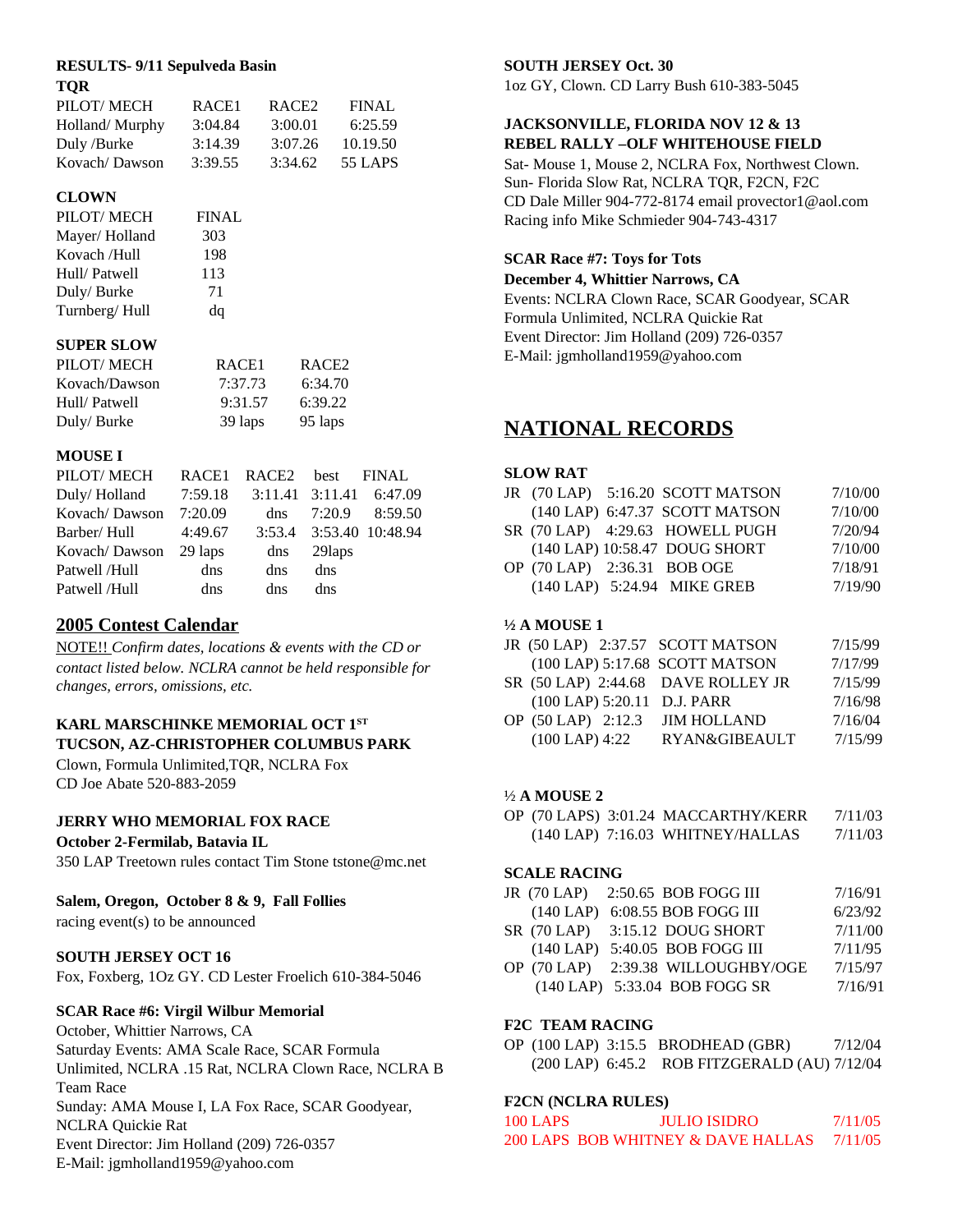#### **'B" TEAM RACING**

| OP (35 LAPS) 1:24.34                | <b>BURKE/DULY</b> | 7/12/05 |
|-------------------------------------|-------------------|---------|
| $(70$ LAPS $)$ 3:11.51              | <b>BURKE/DULY</b> | 7/12/05 |
| $(35+70$ LAPS) $4:35.85$ BURKE/DULY |                   | 7/12/05 |
| $(140$ LAPS $)$ 6:45.1              | <b>BURKE/DULY</b> | 7/13/04 |

#### **RAT RACING (.15 RULE)**

| OP $(70$ LAP $)$ 2:44.6 JIM HOLLAND | 7/15/04 |
|-------------------------------------|---------|
| $(140$ LAP $)$ 5:33.1 JIM HOLLAND   | 7/15/04 |
| JR-SR NO RECORD ESTABLISHED         |         |

#### **NCLRA FOX**

|  | JR $(100$ LAP $)$ 5:57.11 SCOTT MATSON           | 7/11/99 |
|--|--------------------------------------------------|---------|
|  | $SR(100$ LAP $)$ 5:28.09 SCOTT MATSON            | 7/16/02 |
|  | OP (100 LAP) 5:32.55 TIM STONE & BOB OGE 7/10/05 |         |

#### **NCLRA CLOWN**

OP (15 MINUTES) 313 LAPS DAVE HALLAS & BOB WHITNEY 2/13/05 OP (7 ½ MINUTES) 160 LAPS DON BURKE & RON DULY 7/13/05

#### **NCLRA TEXAS QUICKIE RAT**

|  | SR (70 LAPS) 3:04.22 SCOTT MATSON           | 7/12/01 |
|--|---------------------------------------------|---------|
|  | SR (140 LAPS) 6:20.20 SCOTT MATSON 7/12/01  |         |
|  | OP (70 LAPS) 3:04.28 JIM HOLLAND/BILL CAVE  |         |
|  |                                             | 7/14/05 |
|  | (140 LAPS) 6:07.01 JOHN MCCULLOM & BILL LEE |         |
|  |                                             | 7/14/05 |

#### **NCLRA SUPER SLOW RAT**

(100 LAPS) 6:27.59 DON BURKE & RON DULY 7/10/05

## **SUPPLIERS**

#### **B & L HOBBIES**

7606 Weymouth Rd., Hammonton, NJ 08037-3404 Harters Speed Pans, T/R Pans, Rev-Up & Top Flite Speed Props, Torque Units and more (Paul Haley) 609-567-9365

#### **CS ENGINES AMERICA**

113 North Chase Ave., Bartlett, IL 60103 G/Z .049/.061 Engines; sales, service & parts. Engines available in both normal and pipe timed configurations. (Bill Hughes) e-mail williamhughes4@comcast.net 630-736-6036

#### **DARP**

31052 Mason St. Livonia, MI 48154 DARP Magnesium Speed Pans for all classes including A, B, D, F-40, 21-S, and 21 Proto. (Barry Tippett) e-mail: btippett@ameritech.net 734-266-7290

#### **ELIMINATOR PROPS**

Steve Wilk 3257 Welcome Ave. N. Crystal, MN 55422 763-531-0604 e-mail swilk@cpinternet.com

#### **STEVE EICHENBERGER**

Custom Fiberglas Performance Props: Moulded tops. Steve Eichenberger 480-730-0016

#### **GILLOTT RACING PRODUCTS**

Custom engine reworking, hard chroming Tim Gillott 1063 Harding St. Salinas, CA,93906 Phone 831-449-2052

#### **JUST ENGINES LTD**

Newby Cross Farm,Newby Cross Carlisle, CUMBRIA CA5 6JP England All engine and engine accessory needs; Popular engines plus spares and Pipes.Irvine, Moki, Mvvs (http://www.justengines.unseen.org)

#### **LONESTAR BALSA**

115 Industrial Lancaster, TX 75134 Info 972-218-9663 Order 800-687-5555 Fax 972-218-9211 http://www.Lonestar-Models.com Contest balsa, full line of Control line supplies.

#### **MBS MODEL SUPPLY**

PO Box 282 Auburn KS 66402 Contact Melvin Schuette 1-785-256-2583 Solid Wire Sets and other C/L needs http://www.members.cox.net/mbschuette

#### **MODEL ENGINE SPECIALTIES**

15477 Owens Rd, Hinckley, IL 60520 815-286-3969 Custom engine reworking, liners chromed and honed to your specs, racing parts. (Bob Oge) boge@isp-west.com

#### **MODEL RACING SERVICES**

P.O. Box 976 Cranbourne 3977 Australia Bellcranks, Monoline Torque Units, Counterweights, Custom Venturis, Glow Head Inserts, Line Reels, and many other handy items. (Robin Hiern) Phone 059-96-0339

#### **NELSON COMPETITION ENGINES**

121 Pebble Creek Lane, Zelienople, PA 16063 Manufacturer of NELSON Racing Engines and parts, FAI Pans for F2A & FIC Custom Button Heads, Nelson Glow Plugs, many other specialty engine items. (Henry Nelson) Phone: (724) 538- 5282 e-mail: nelcomp@fyi.net

#### **MARK WARWASHANA**

Rubber fastfills, wheels. 11577 North Shore Dr. Whitmore Lake, MI 48189-9124 Phone: 734-449-7355 E-Mail: chief@wwnet.net

#### **OLD MAGAZINE PLANS & MORE ON CD**

Tom Wilk, 301 W. Redwing St.,Duluth, MN 55803 Phone: 218-724-0928(hm) E-Mail: tawilk36@cpinternet.com

#### **VIC GARNER**

**For Sale, Texas Quickie Rat Engines…** Quickie Rat engines. K&B .40s Race prepared with all the go-fast modifications that I know of. Placed 1-2-3 at 2004 Nats. Updated 2005 versions with .292 venturi perform better than previous model! Call or email;

Vicgarner@aol.com or 925-447-3786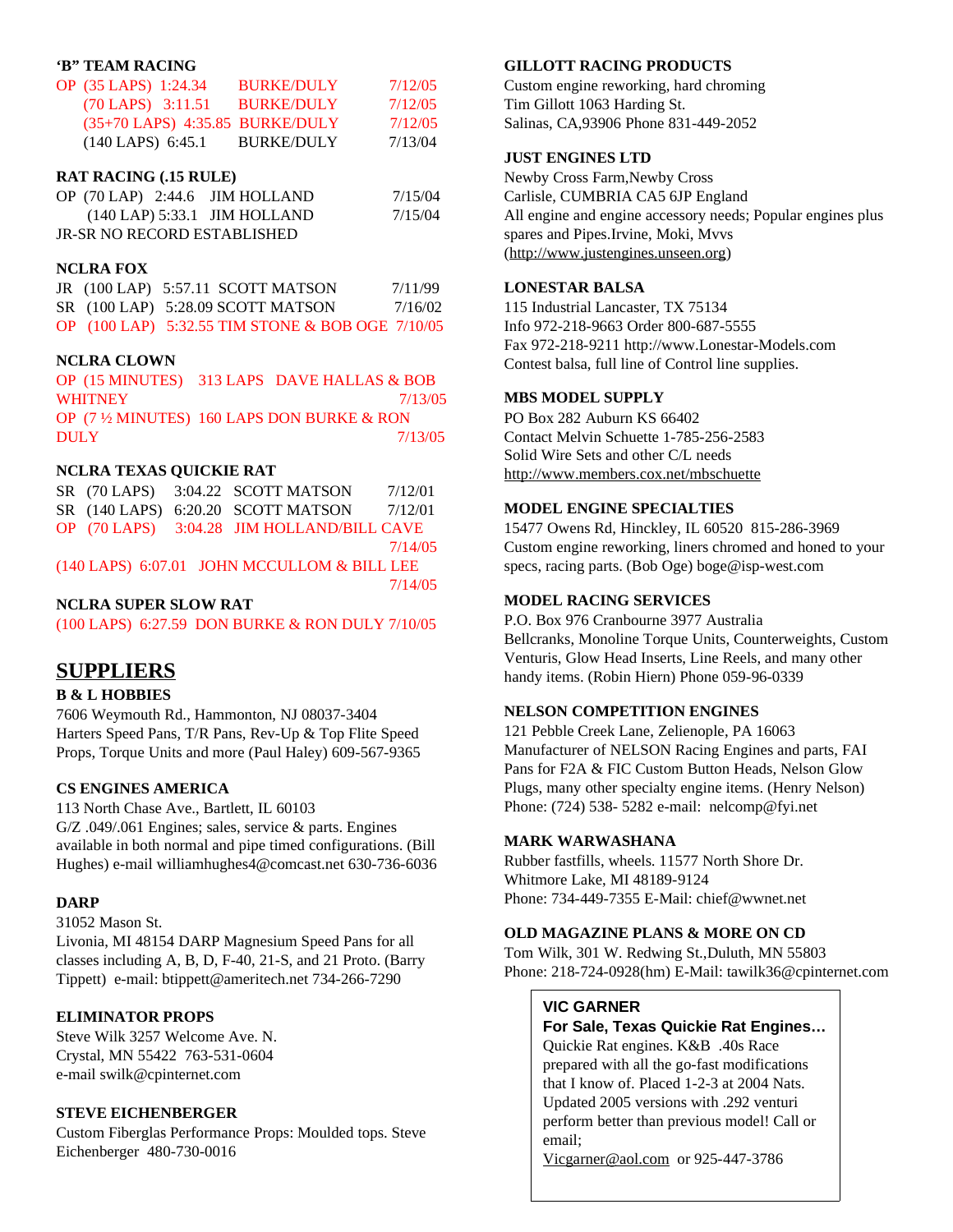# **REBEL RALLY 2005**

**OLF Whitehouse, Jacksonville, Florida - November 12** th **and 13** th **, 2005**

Sponsored by the: Jacksonville Flying Rebels AAA Sanction # 05-1754

**Contest Director: : Dale Miller (904) 772-8174 E-Mail: Provector1@aol.com Entry Fee: \$10.00 1 st Event, \$10.00 2 nd Event, \$10.00 for 3 rd Event or more. 2005 AMA License Required. Rules: All Events Will Be Conducted According To The Most Current Edition Of The Appropriate Rules (i.e. AMA, FAI, MACA, NASS, NCLRA, PAMPA) Note: Speed events may be flown on either day. All other events will be flown on scheduled day.**

| <b>Saturday 11/12 9:00 AM</b>                                                      |                                  | <b>Sunday 11/13 9:00 AM</b>                                                           |  |
|------------------------------------------------------------------------------------|----------------------------------|---------------------------------------------------------------------------------------|--|
| Cash awards 1 <sup>st</sup> , 2 <sup>nd</sup> and 3 <sup>rd</sup> place to         | Each combat event will be run as | Cash awards $1st$ , $2nd$ and $3rd$ place to be                                       |  |
| be 50%, 35% and 15% respectively                                                   | either "double" or "triple"      | 50%, 35% and 15% respectively times                                                   |  |
| times 65% of each event's entry                                                    | elimination depending upon the   | 65% of each event's entry amount.                                                     |  |
| amount.                                                                            | number of entries.               |                                                                                       |  |
|                                                                                    |                                  |                                                                                       |  |
| <b>COMBAT</b>                                                                      | <b>SPEED</b>                     | <b>COMBAT</b>                                                                         |  |
| <b>75 MPH Combat</b>                                                               | 1/2A Speed (301)                 | 1/2A Combat (330) 42-ft lines                                                         |  |
| (may start 1/2A Combat Sat.                                                        | <b>A Speed</b> (302)             | & starters for 1/2A allowed                                                           |  |
| If time permits)                                                                   | <b>B Speed</b> (303)             | <b>AMA Fast Combat</b> (328)                                                          |  |
|                                                                                    | D Speed $(304)$                  |                                                                                       |  |
| <b>RACING</b>                                                                      | 1/2A Profile Proto (305)         | <b>RACING</b>                                                                         |  |
| AMA Mouse I (313)                                                                  | 21 Proto (306)                   | <b>Florida Slow Rat</b>                                                               |  |
| <b>AMA Mouse II</b> (314)                                                          | 21 Sport Speed (307)             | <b>Quickie Rat Race</b>                                                               |  |
| <b>NCLRA Fox Racing</b>                                                            | <b>Formula 40 (308)</b>          | F <sub>2</sub> CN                                                                     |  |
| <b>Northwest Clown Racing</b>                                                      | <b>Jet</b> (309)                 | F <sub>2</sub> C                                                                      |  |
|                                                                                    | <b>F2A Speed</b> (310)           |                                                                                       |  |
| <b>STUNT</b>                                                                       |                                  | <b>STUNT</b>                                                                          |  |
| Plaques will be awarded to 1 <sup>st</sup> , 2 <sup>nd</sup> and 3 <sup>rd</sup> . |                                  | Plaques will be awarded to 1 <sup>st</sup> , 2 <sup>nd</sup> and 3 <sup>rd</sup> . No |  |
| No appearance points & no "builder of the<br>model rule" will be enforced.         |                                  | appearance points & no "builder of the model<br>rule" will be enforced.               |  |
| <b>Basic Flight</b>                                                                |                                  | <b>Beginners</b> (323)                                                                |  |
| <b>Classic Stunt</b>                                                               |                                  | Intermediate (324)                                                                    |  |
| <b>Old Time Stunt</b>                                                              |                                  | Advanced (325)                                                                        |  |
| <b>Profile</b>                                                                     |                                  | <b>Expert</b> (322)                                                                   |  |
|                                                                                    |                                  |                                                                                       |  |

**For additional event information contact:**

**Racing: Mike Schmieder, 904-743-4317 (cell: 904-703-8104) or e-mail: mas23@comcast.net Combat: Bailey Henry, 904-636-0487 (cell: 904-655-9913) , or e-mail: Pbhenry49@wmconnect.com Speed: Santo Rizzotto, 321-453-7548, or e-mail: stano3800@aol.com Stunt: Dale Miller, 904-772-8174, (cell: 904-382-6006) or e-mail: Provector1@aol.com**

**(FLYER CONTINUED ON PAGE 19)**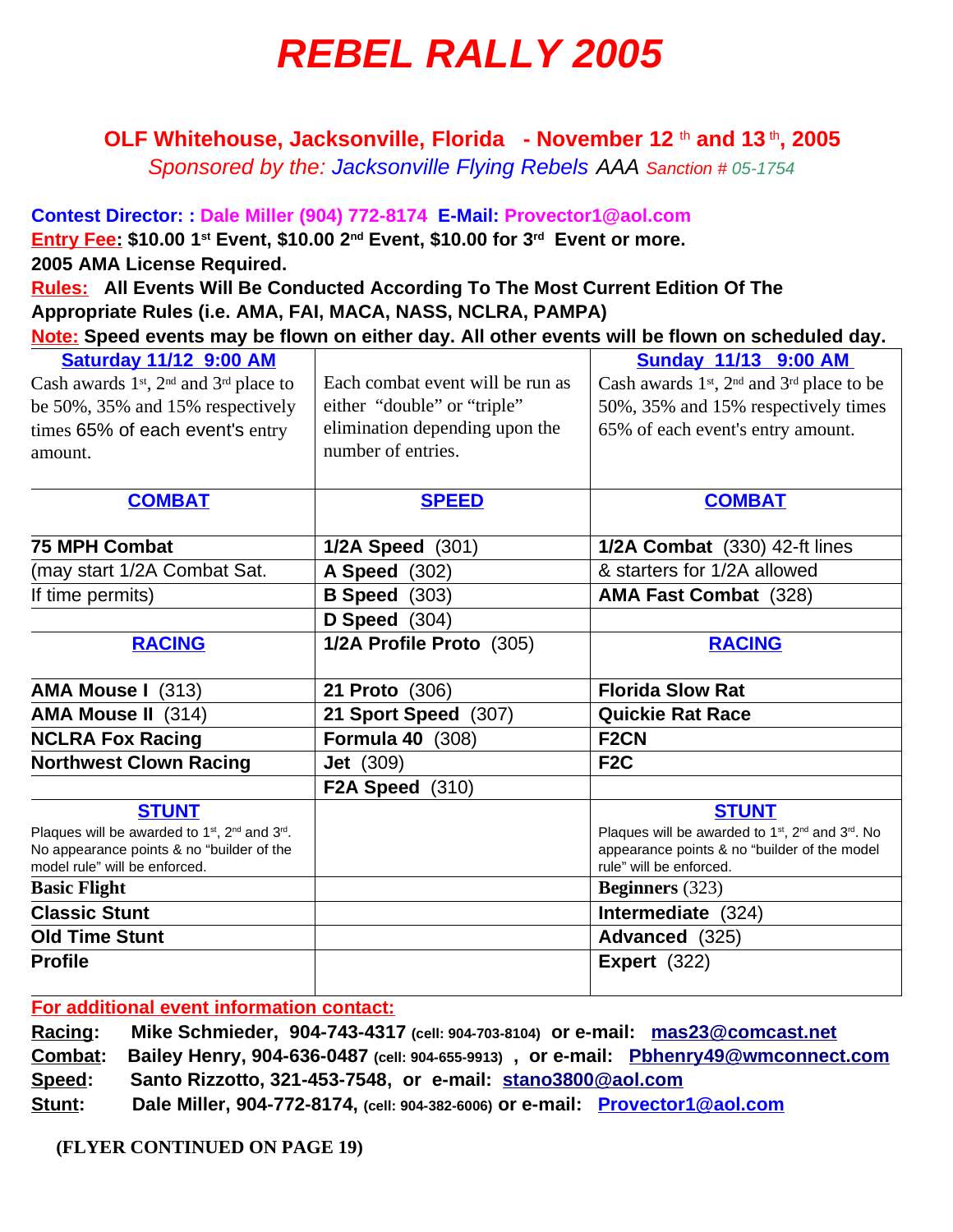## **MEMBERSHIP RENEWAL FORM**

| <b>NAME</b> |  |
|-------------|--|
|             |  |
|             |  |
|             |  |
|             |  |
| AMA#        |  |
|             |  |

Apply for membership by mailing annual dues of \$ 10.00 to the Secretary/Treasurer at the address on the back of this page. Memberships outside of the USA \$12.00 per year. Make checks out to the order of " NCLRA" and be sure to provide the correct address for receiving the newsletter.

PAY USING PAYPAL-To pay dues with Paypal, first

log in to your Paypal account, then send dues to; Treasurer@NCLRA.org Note that a \$.25 surcharge is added for the Pay-Pal charges.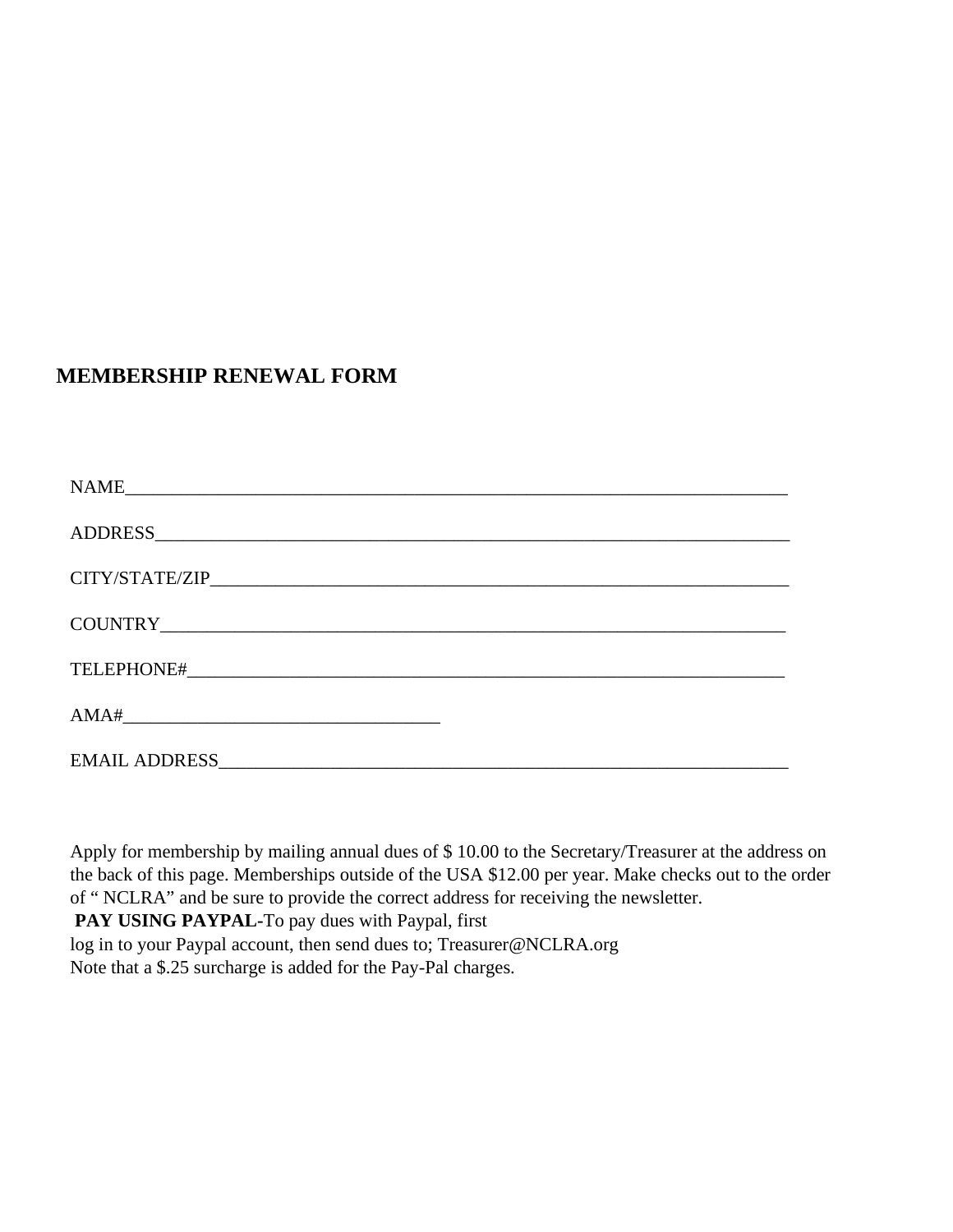**FROM:**

TO: TOM WILK 301 W. Redwing St. Duluth, MN 55803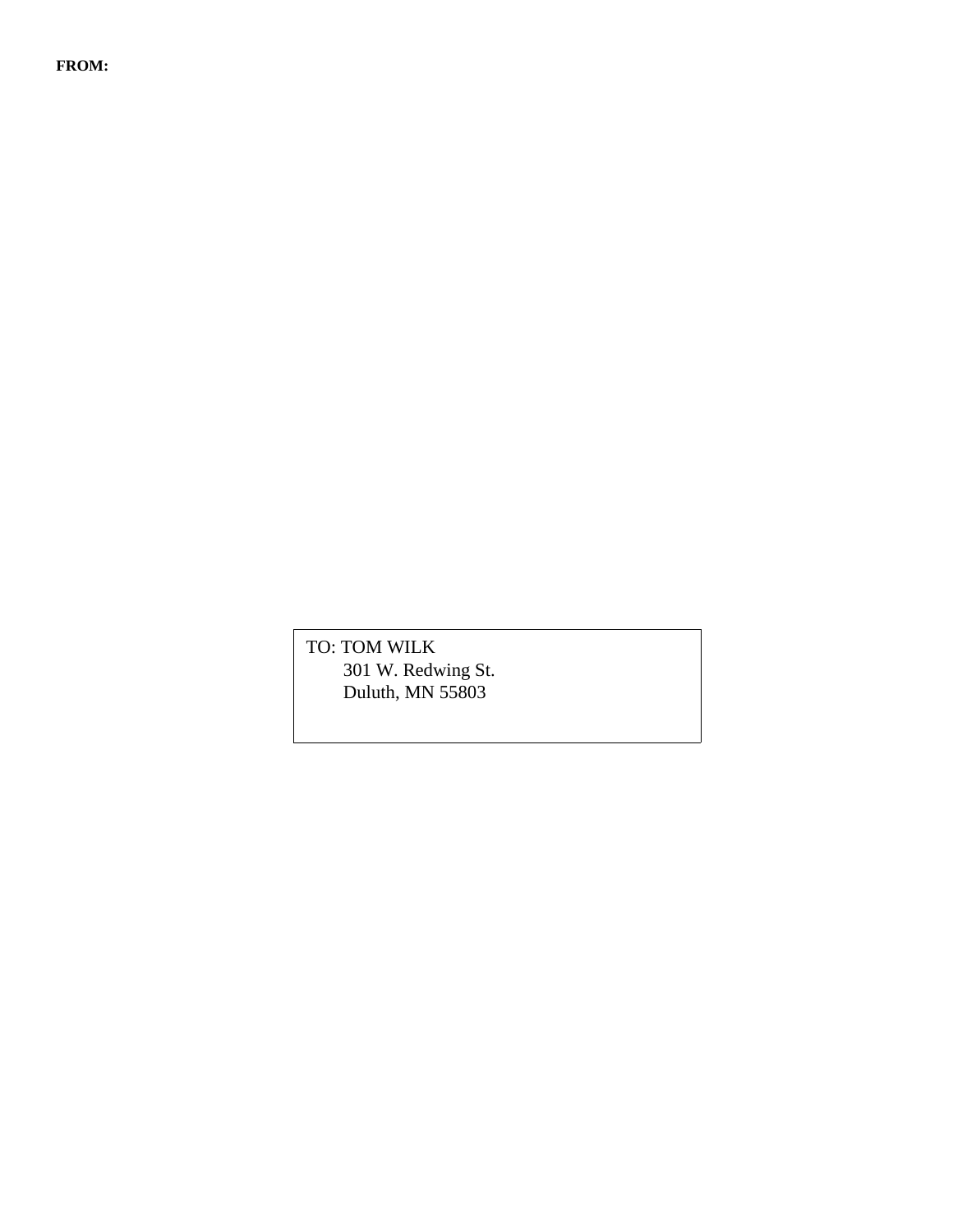# **REBEL RALLY INFO CONTINUED**

# **RV Parking about 1 mile from flying site. (no hook-up)**

Call, e-mail or write to:

*Dale Miller*

**9380 Joloru Drive Jacksonville, FL 32210 (904 ) 772-8174** Provector1@aol.com

**Check out our web site (later) at: www.jaxrebs.com** (under construction as of 7-19-05)

**New US Navy Security Requirement – It will be necessary for everyone (pilots, pitmen, spectators)** entering the site (Navy Base) to sign a personal wavier. This new is due to the times we live in. Forms for this purpose will be either at the front gate or at the individual event registration booths; please bring a **"picture" I.D. such as a driver's license. The Jacksonville Flying Rebels apologize for any inconvenience** this may cause; we hope you agree it is worth the trouble, to continue using this terrific contest site.

**Motels: Make sure to mention Rebel Rally 2005**

**Holiday Inn,** 6802 Commonwealth Ave. Jacksonville, Fl 904-781-6000, double beds at \$59.00 + tax. Call ahead (now) for reservations.

**Days Inn** 510 Lane Ave, Jacksonville, Fl 904-786-0500, at \$55.00 + tax. Call ahead (now) for reservations.

**Best Western Baldwin Inn,** Highway 301 & I-10, (8 miles west of the Whitehouse exit) 904-266-9759, \$59.00 + Tax. Call ahead (now) for reservations.

**Directions:** Go East from I-75 or West from I-295 to I-10 Exit 351. Go North on Chaffee Rd. to US 90 (W. Beaver St.). Turn left (west). Go about 1 ¼ mi. to Halsema Rd. Turn right (north). Follow Halsema Rd. to Airfield. "Also look for contest signs"